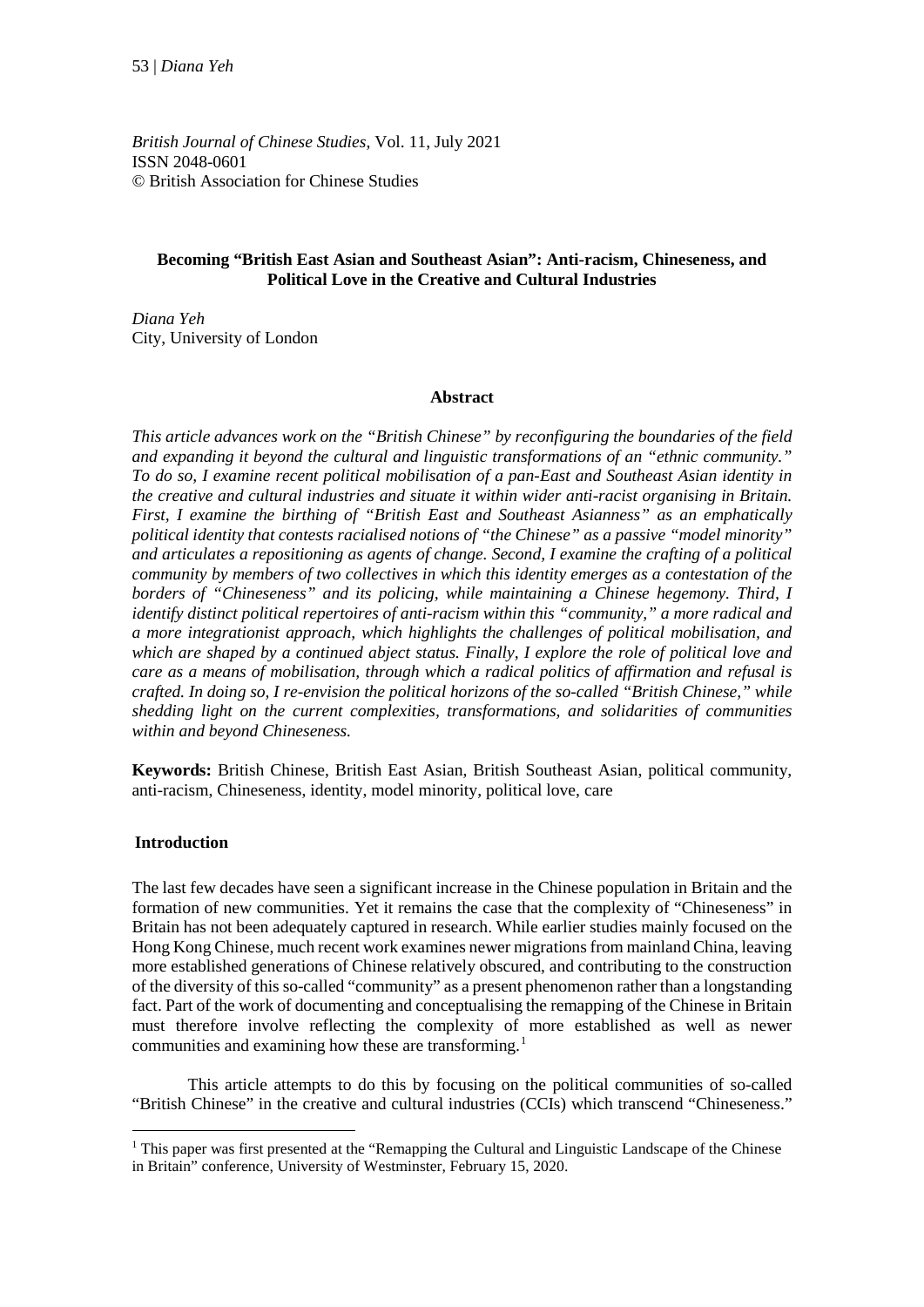Specifically, it examines the mobilisation of the category "British East and Southeast Asian" as a political identity among a group of cultural leaders now associated with the non-profit organisation BEATS (British East Asians<sup>[2](#page-1-0)</sup> in the Theatre and on Screen), some of whom were also former members of the collective BEAA (British East Asian Artists). Through different forms of advocacy in the screen and stage industries, BEAA and BEATS have brought together "Chinese" cultural workers of a range of backgrounds (such as British, Singaporean, Malaysian, etc.) with others of different "Asian" ethnicities (such as Vietnamese, Korean, Indonesian, Japanese, etc.).

By examining the emergence of new "British East and Southeast Asian" identities, this article foregrounds the formation of political (as opposed to cultural and linguistic) communities among the "British Chinese." In doing so, it highlights the complexity of the category "Chinese" that existed prior to the new migrations, and the negotiation of identities, borders, and belongings of "the British Chinese," both within and beyond "Chineseness." First, I examine the weaponisation of "British East and Southeast Asianness" by participants as an emphatically political identity, which contests racialised notions of "the Chinese" as a passive and submissive "model minority" and repositions members as political actors and agents of change. Second, I examine the crafting of a political community, in which a pan-Asian identity emerges as a direct contestation of the borders of "Chineseness" and its policing, while nonetheless maintaining a Chinese hegemony. [3](#page-1-1) Third, I identify distinct political repertoires of anti-racism within this stage and screen "community," a more radical approach and a more integrationist approach, <sup>[4](#page-1-2)</sup> which are reflective of wider East and Southeast Asian groups. This highlights the challenges of political mobilisation and ideological contestations within the community, which are shaped by the continued abject status of East and Southeast Asians in British society. In the final section, I interrogate past and present theorisations on the role of political love and care as a means of mobilisation and countering this abject status. I argue that participants can be seen to be crafting both a radical politics of affirmation and refusal through their deployment of love and care. This article advances work on the "British Chinese" by reconfiguring the boundaries of the field beyond a narrowly culturalist focus on transformations of an "ethnic community" to include important politicised dynamics of pan-Asian political solidarity and locates them within wider anti-racist organising among racially minoritised groups in Britain.

The move towards British East and Southeast Asian identity in the CCIs since the 2000s is part of the legacy of the fragmentation of a "Black" political identity in the 1980s and its appropriation in policy during the 1990s (Yeh, 2018). Yet the particular articulation of pan-Asian political mobilisation by BEAA/BEATS can also be situated in relation to broader anti-racist movements emerging from the global economic and political crisis of the ensuing decade, from the 2008 economic crash and politics of austerity to an increasingly hostile environment, securitisation, everyday bordering, and "mainstreaming of the far right" (Mondon and Winter, 2020). As Bassel and Emejulu (2017) point out, such developments have led to new forms of political organising and resistance, not least by minoritised women of colour.

This article contributes to a range of recent work that sheds light on these anti-racist mobilisations among Britain's Black and Asian communities and other racially minoritised

**.** 

<span id="page-1-0"></span> $<sup>2</sup>$  As detailed below, the term "British East Asian" has been used in the stage and screen industries in a</sup> problematic way to include Southeast Asia.

<span id="page-1-1"></span> $3$  In this article, for brevity, I use the term "pan-Asian" unless otherwise specified, to refer to pan-"East and Southeast Asian" identity, as used in the field, while mindful of ongoing debates around "Asianness" and that some constructions of "pan-Asianness" in the East and Southeast Asian community also include South Asia.

<span id="page-1-2"></span><sup>4</sup> While these repertoires are analytically distinct, groups and individuals may occupy various positionings along this continuum at different times.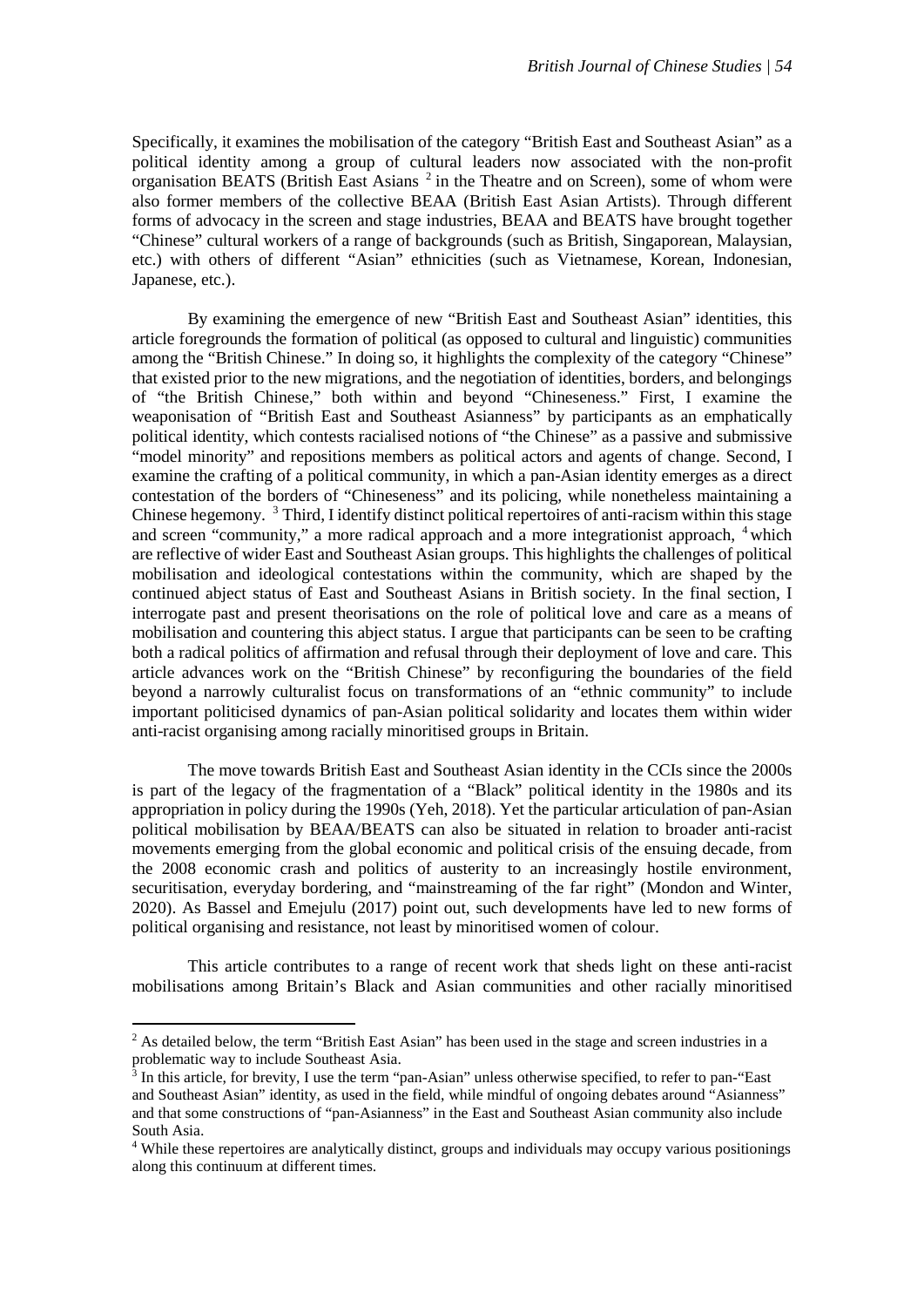groups, including those that focus on the work of women (Bassel and Emejulu, 2017) and on work specifically in the CCIs (Saha, 2013; Vrikki and Malik, 2019). In the context of the latter, austerity policies led to a 30 percent reduction to the central Arts Council budget in 2010 (Harvie, 2015), and there has been an entrenchment of what Littler (2018) has called "a postracial neoliberal meritocracy" across the sector. This has seen a growth of diversity discourses accompanied by rising racial inequalities and persistent representational violence. Orientalising tropes, for example, continue to appear across the media, such as in the "Blind Banker" episode of the BBC television series Sherlock (2010) and BBC Radio 4's Fu Manchu in Edinburgh (2010). In 2011, Art Council England's cuts led to Britain's only revenue-funded "British East Asian" theatre company – the controversially named Yellow Earth Theatre (therefore, recently renamed the New Earth Theatre) – losing its funding.

However, thus far there has been little examination of the role of Britain's Chinese communities in anti-racist work. As Bassel and Emejulu (2017) suggest, the construction of political space in Europe and specific dominant imagery of the activist as white and male disavows the political agency of racially minoritised groups – especially women. In the case of East and Southeast Asians, this is aggravated by the racialised construction of "the Chinese" (and sometimes by extension, other East and Southeast Asians, who are often mistaken or conflated as Chinese) as an apolitical model minority (Yeh, 2014, 2018), as has previously been the case with South Asians (Parmar, 1982; Huq, 1996). However, there has also been a lack of engagement among scholars working on British Chinese communities with questions of politics, activism, or anti-racism, mirroring the split, shaped by colonial legacies, between British sociological work on "race," focusing on African Caribbeans, and anthropological accounts of "ethnicity," focusing on Asians (Alexander, 2002).

Parker (2003) and Parker and Song's (2006, 2007, 2009) work provides an important exception. They examined changing identifications among young British Chinese via websites, exploring negotiations and contestations around constructions of British Chinese identity and its borders. Significantly, they also highlighted a nascent civil society by examining the political mobilisation of Chinese communities across generations in response to the deaths of the fiftyeight young would-be migrants in Dover in 2000, as well as against the scapegoating surrounding the outbreak of foot and mouth disease in 2001, in which the Chinese catering trade was identified as a possible source of the outbreak (Parker and Song, 2007). They also document protests against cultural institutions, when, for example, in 2002, the British Chinese Online website ran a campaign challenging the erasure of the opium trade from a British Library exhibition. Beyond a few exceptions such as these, the history of East and Southeast Asian anti-racist activism largely remains unwritten and this article contributes to the documentation of these uncharted stories. In doing so, it is significant in reinscribing East and Southeast Asians, and particularly women (most of BEATS' members identify as women) as political agents, as opposed to silent, passive subjects.

The context of BEATS' mobilisation of a pan-Asian identity – and its significance –takes place in the context of demographic change. East and Southeast Asians form one of the fastestgrowing ethnic groups in the UK (ONS, 2011), and represent the largest ethnic group among international students in the UK (HESA 2019/20. Amid the global rise of China, new claims of British Chinese identification by recent migrants, especially from mainland China, are altering meanings of British Chineseness and producing new hierarchies of visibility. In the CCIs, these hierarchies are constructed in relation to capital, as well as longstanding conceptions of authenticity, measured in proximity to "China," and thus risk rendering longstanding British Chinese populations invisible (Yeh, 2018). It is imperative that academic work is not complicit in this. Knowles and Burrows (2017: 90), for example, argue that "Chinese London is now primarily about new migrants instead of the settled UK-born," as China-born migrants in London form two-thirds of the ethnic Chinese population (according to the 2011 Census) and as Chinese capital reshapes the city. Yet acknowledging instead a multiplicity of "Chinese Londons," at times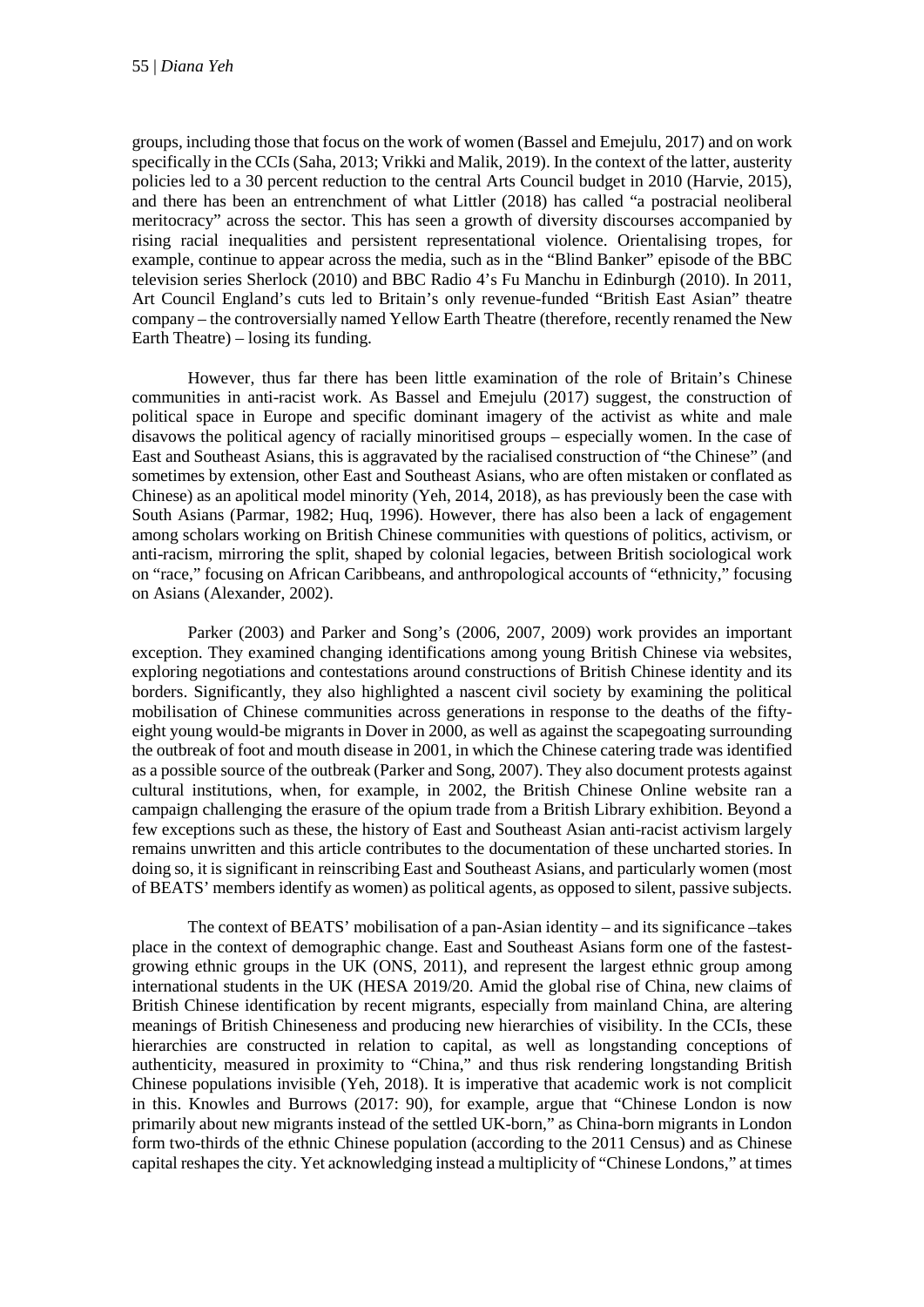overlapping, enables a perspective that engages rather than erases the complexity of "the Chinese." The work of BEAA/BEATS may not be noteworthy in terms of capital or numbers of members, but in organising protests against key national cultural institutions, they are significant in crafting a new visible identity that is challenging the abject place of the Chinese and wider East and Southeast Asian communities in British society.

In the US, Asian American mobilisation has a recognised history, but in Britain there has been little comparative research on pan-Asian organising. Benton and Gomez (2008) have suggested that there has been little evidence of pan-ethnic formations among British Chinese youth. More recently, I have discussed the emergence of pan-ethnic racial identities among young Chinese in Britain through the formation of "British Chinese" or the problematically named "Oriental" nightlife parties scattered across urban Britain, which bring together youth of a range of ethnicities including Japanese, Korean, Singaporean, Filipino, Vietnamese, Burmese, and Taiwanese (Yeh, 2014a, 2014b). Barber (2015) notes similar pan-ethnic identifications among British Vietnamese youth. In these works, the formation of pan-Asian identifications has led to new social and cultural politics, which enable the re-imagining of ethnicised and racialised subjects. Yet, in line with South Asian Desi nights examined by Kim (2016), these new formations can conform to individualist, neoliberal models of identity – consumerist, aspirational, heteronormative, and inward-looking – rather than leading to any anti-racist mobilisation.

In this article, I focus on the perspectives of founder members of BEAA and BEATS, launched in 2012 and 2018, respectively. Composed of cultural workers in their thirties to fifties, the collectives demonstrate the significance of broader-based alliances among so-called "British Chinese" and their active engagements in direct forms of anti-racist mobilisation in tackling structural inequalities in the CCIs. Members are also active in other political networks focusing, for example, on migrants' rights, transracial adoption, environmentalism, LGBT/queer rights, and pro-democracy campaigning, which inform their politics and work within the CCIs. BEATS includes three key members (Lucy Sheen, Daniel York Loh, and Jennifer Lim) of the former BEAA, who are arguably among the central architects of a pan-Asian political project in the CCIs, having led a high-profile public protest against the Royal Shakespeare Company in 2012, under a self-consciously politicised British East (and Southeast) Asian identity (detailed below). Of these, Loh and Sheen also run the British East/Southeast Asian (BESEA) Actors and Artists Discussion Forum on Facebook, set up in 2015, which at the time of writing has 3,700 members. Through these channels, these leaders have had a significant impact on a wider community of East and Southeast Asians in the CCIs, especially a younger generation, as well as success in driving forward the position of the East and Southeast Asians in Britain more widely in terms of representational politics in the CCIs.

My analysis draws on a series of interviews and focus groups with some of the most active members of BEATS as well as insights from informal conversations as an observer and of participant in the group, as well as cultural events and performances. As a peripheral member of the group and an academic (as opposed to working on stage or in the screen industry), I see myself as a "partner in struggle," my stance rendering explicit the political stakes of my work (Kondo, 2014: 22). In documenting and analysing these new expressions of political subjectivity, I contribute to a repositioning of British East and Southeast Asians as political actors and agents of change. By refusing the "taken-for-grantedness" of community, I highlight the collective negotiations and labour involved in mobilising as a political community. Focusing particularly on pan-Asian mobilisation contributes to reconceptualising the field of British Chinese studies by highlighting its inseparability from work on wider community formations, and by introducing a dynamic of politicisation to the literature, which sheds light on the complexities, transformations and political solidarities of Britain's "Chinese" communities.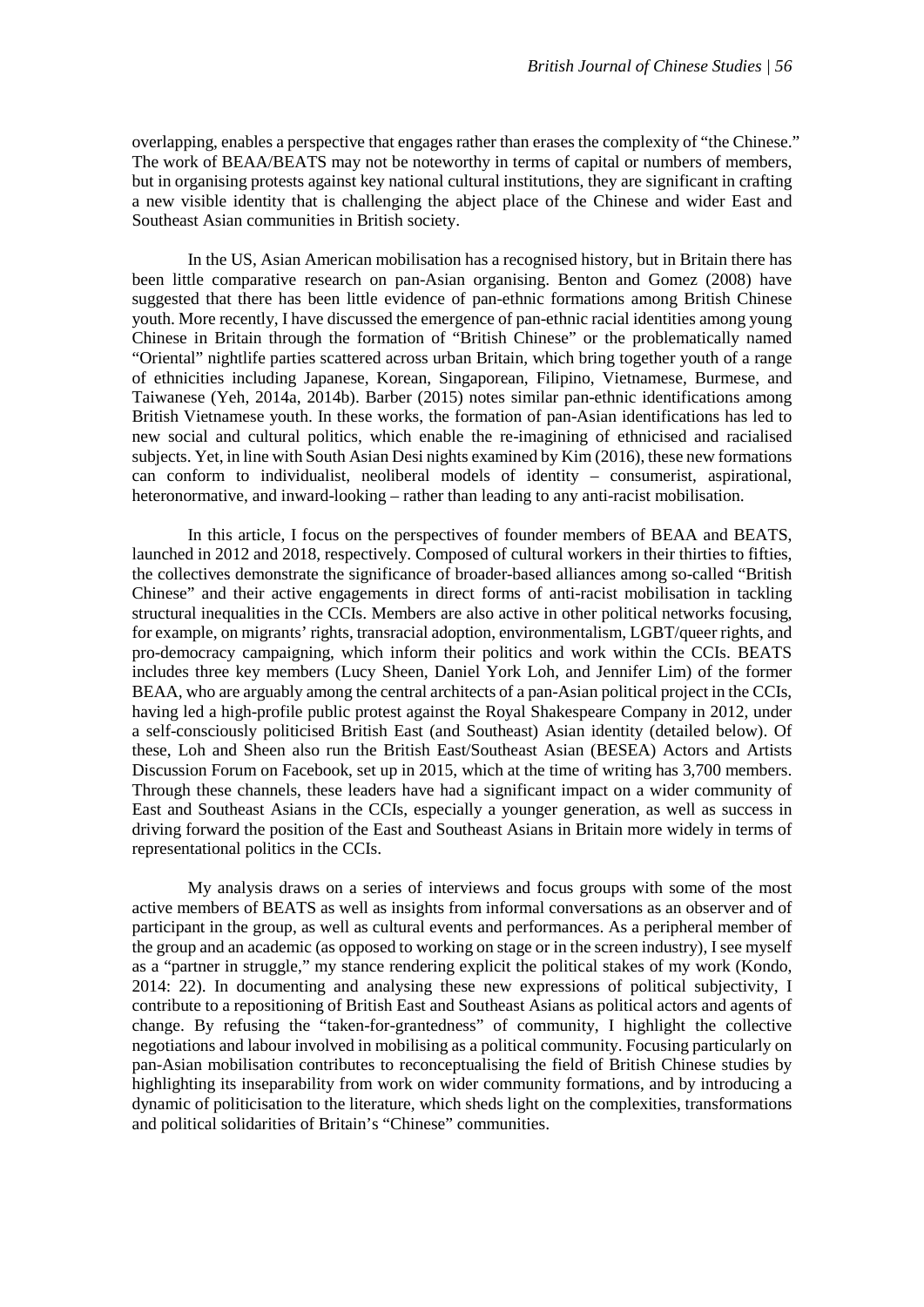### **The Birth of a Political Identity**

In the little existing work on a pan-Asian identity in the UK, which also focuses on some members of BEAA but has emerged in theatre studies, "British East (and Southeast) Asian identity" has conceptualised as an artistic affiliation, giving rise to "creative" and "aesthetic" differences, but not one that is rooted in political activism and that articulates ideological contestation (Rogers, 2015; Thorpe, 2018). By contrast, I want to suggest BEAA/BEATS' mobilisation as expressing an explicitly political subjectivity, which contests racialised notions of the model minority in tackling structural inequalities in the CCIs and carves out a distinctive politics that at times separates members from the wider stage and screen community. As I discuss in this section, this subjectivity is shaped by wider racial politics in Britain as well as connected to transatlantic and global imaginings of "Asian" community, which are infused by a dynamics of love.

The formation of "British East and Southeast Asian" communities is in part a necessary response to a precarious position within wider anti-racist movements shaped by colonial legacies (Yeh, 2018). As Lucy Sheen, who has been acting since the mid-1980s, recalled:

When I was a student, there was South Africa, Palestine, marches against NF [National Front]. In the seventies, it didn't matter what colour you were. I embraced "Black" in sense of "non-white," but when that changed it became even more problematic. We couldn't call ourselves "Asian" so where do you align yourself? We had nowhere to align ourselves.

Under the new ethnicised regime, announced by the term "BAME" (Black, Asian, and Minority Ethnic), communities have competed against one another for funding. In this divisive context, some BEATS members narrated their exclusion from wider anti-racist organisation due to racialised constructions as a model minority. As Joy Muhammad said,

It's sometimes even difficult to classify yourself as BAME because you have other communities saying, "you don't deserve to identify as BAME because you're not deprived enough."

The BEATS network was seen a necessary response to similar marginalisation within antiracist networks in the CCIs, which, according to another participant, "were meant to be super, super inclusive, but weren't," and tended to overlook East and Southeast Asian experiences. While the term "British East (and Southeast) Asian" has been in circulation at least since the early 2000s, in participants' narratives, a turning point in its "weaponisation" was sparked in 2012, when the Royal Shakespeare Company (RSC) staged a production of the Chinese play, The Orphan of Zhao, known as the "Chinese Hamlet" and set in China. By casting white actors in all the major roles, the RSC endorsed "Yellowface" practices. The only three East Asians cast were in minor roles, namely as two maids and a dog. In response, a group of actors led by Lucy Sheen, Paul Hyu, Daniel York Loh, Jennifer Lim, and others swiftly mobilised under the name of "British East Asian Artists" and organised a protest. It was a significant moment, highlighting the injustice of dehumanisation and erasure and a refusal to accept it, sparking several similar protests. Notably, it was a specifically a pan-Asian identity that was mobilised, with support from East and Southeast Asians globally, particularly Asian Americans, with whom a sense of community was already emerging. Singapore-born Lim, who had appeared in a production of Wild Swans in London the year before, described her first experience of being in a full pan-Asian cast, alongside actors of Asian American, Japanese, Indonesian, Chinese, Taiwanese, and Hong Kong heritage as a "very wonderful and empowering experience":

I'd never worked with a full Asian cast before, it was my first one. I can't tell you, I've never felt this way before. We hung out so much and on the last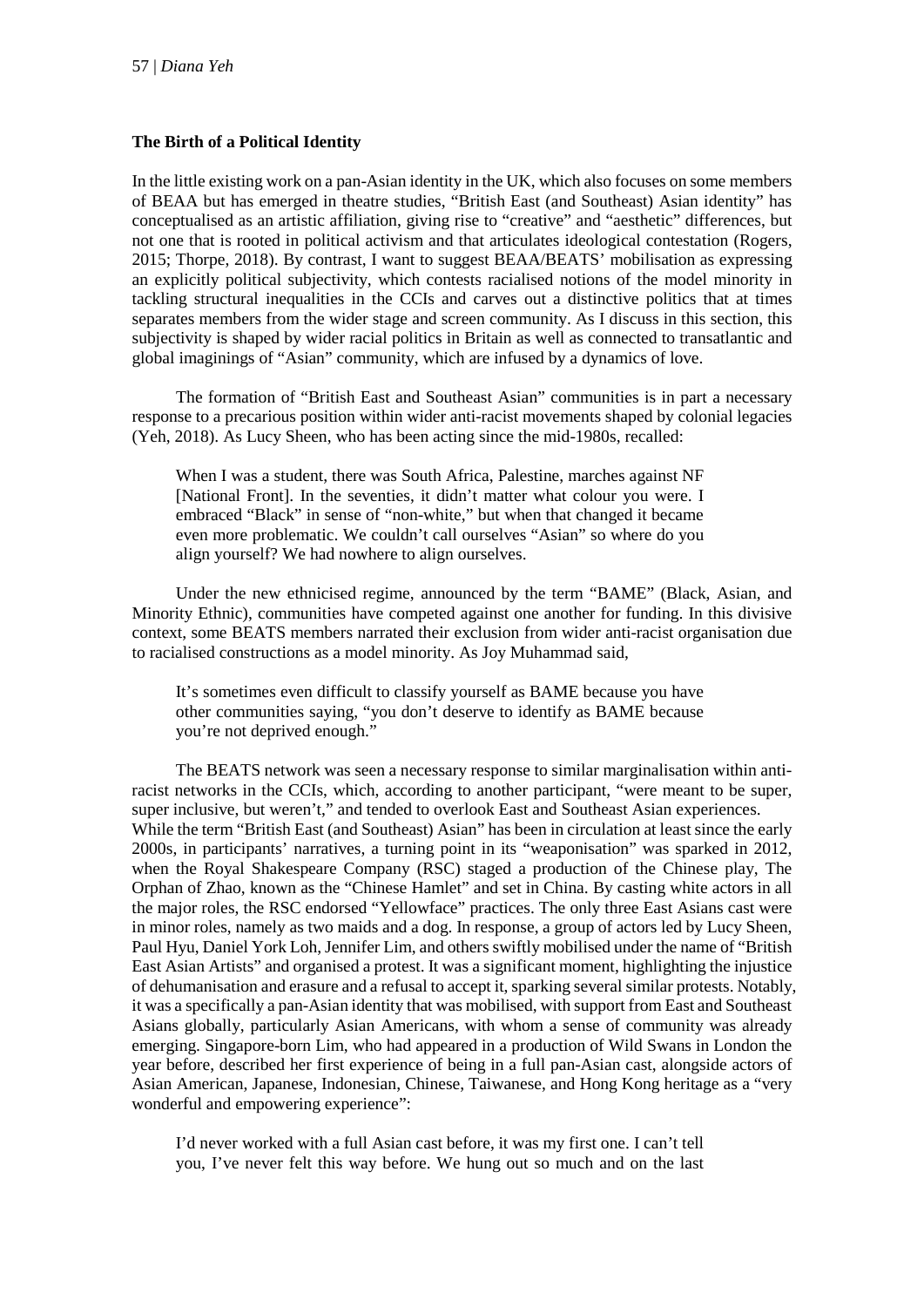day . . . I was close to tears thinking I'm never going to see some of them again. We were like family. It's going to make me cry in a minute [laughs]. But it was such a seminal experience in my life.

The way in which Lim talks about this emergent pan-Asian community in a language of  $love - both intimate and familiar - is significant, as expanded upon below. However, as with$ Asian American leaders in the US, of both past and present generations (Espiritu, 1992; Nakano, 2013), Lim sees the significance of pan-Asian organisation as lying in its capacity "as a strong political term" to garner greater "bargaining power." This raises the perennial question of how to create a politics of difference, which is discussed next.

### **A Politics of Difference**

When discussing the mobilisation of a pan-Asian identity, Muhammad stated, "it's for us to collaborate and make a stand that 'we're not the same, but we are going through the same kind of shit right now and we're not going to take it anymore.'" In doing so, she articulates the struggle, as Hall (1988: 28) describes, of "how to build those forms of solidarity and identification which make common struggle and resistance possible but without suppressing the real heterogeneity of interests and identities." In the US, research on Asian American mobilisation has conceptualised the relationship between ethnic and pan-ethnic organising in three ways: first, where pan-ethnic mobilisations supersede ethnic identifications; second, as situational where pan-ethnicities and single-ethnicities are mobilised according to context; and third, as interlocking, where they mutually affect each other (Nakano, 2013). These, it is argued, are necessary as leaders attempt to navigate differences within a diverse population. This also appears to apply to BEATS. As Sheen stated, "we're advocating for the wider society to see us in our diversity, in our uniqueness as well as our overall groupness, and not to omit us." The way in which this takes place is shaped by both specific conceptions of "Chineseness" circulating in the dominant discourse as well as the overall hegemony of Chineseness over other East and Southeast Asian identities in Britain.

### **Contesting Chineseness**

As in my previous research among young people in the nightlife economy (Yeh 2014a, 2014b), a pan-Asian identity is embraced by BEATS members as an inclusive category to encompass complicated mixed heritages or cultural influences in response to narrow conceptions of Chineseness and the policing of its authenticity. Recalling the mobilisation in response to The Orphan of Zhao, Sheen, a transracial Hong Kong-born adoptee, recalled:

We all wanted it to be pan-Asian. Because up until that point it had been incredibly Chinese-centric and particularly Hong Kong Chinese-centric within the theatrical world.

Despite her place of birth and appearance, Sheen felt excluded, due to particular demands around ethnic authenticity: "I don't naturally speak Cantonese or Mandarin. Yes, I was born in Hong Kong, but I was raised here. So, in that narrow definition, I am not 'authentically' Chinese." Loh, of "mixed" Singapore Chinese and English heritage, recounted similar experiences of the policing of Chineseness among both "Chinese" and "white" people:

I've spent a lifetime of Chinese people saying to me, "Oh but you're not really Chinese." I find that fundamentally offensive . . . but the ethnic authenticity thing is also about white people maintaining their power . . . "that's how you'll have to prove yourself to me."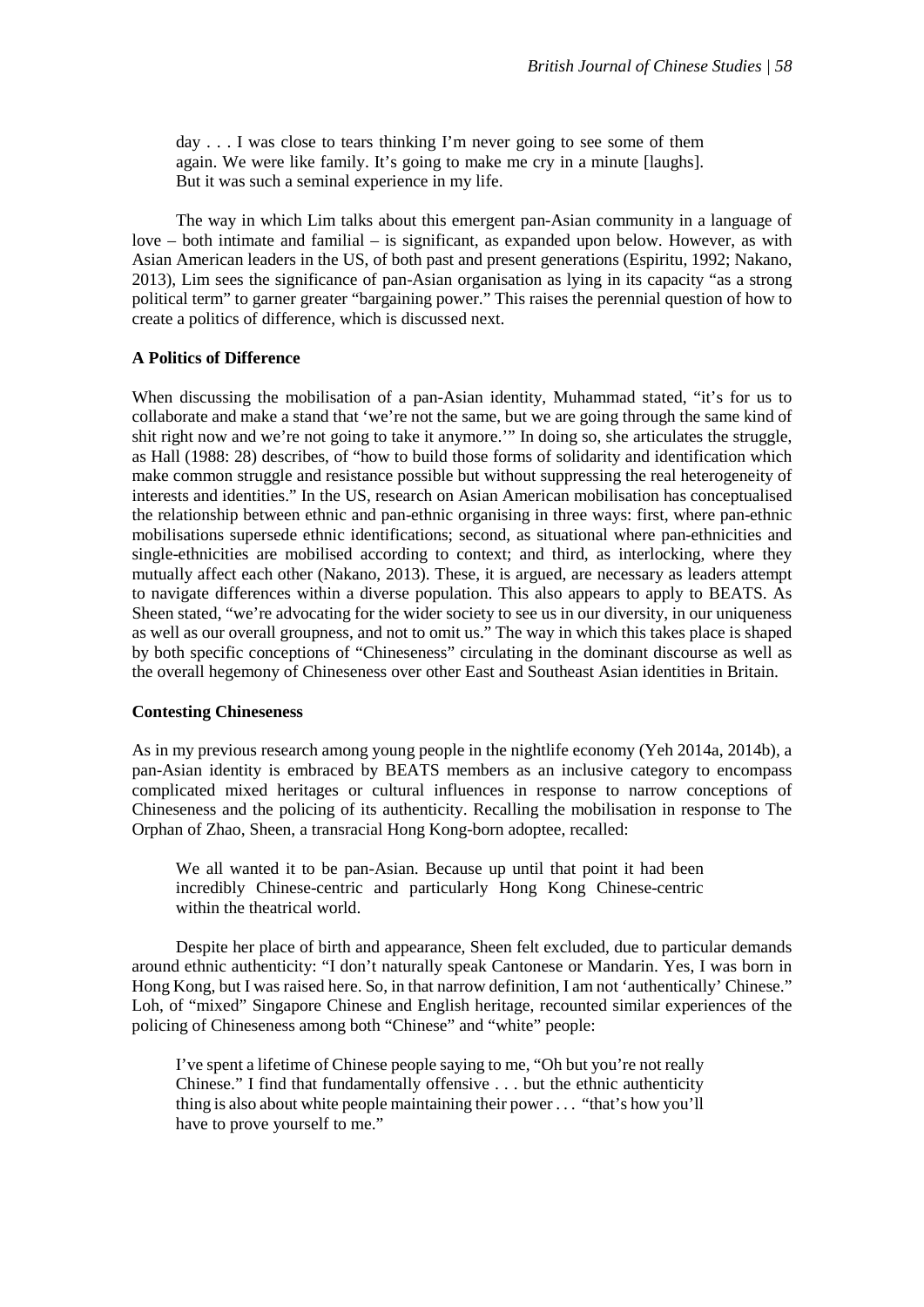For Mingyu Lin, a pan-Asian identity was also embraced as a means of side-stepping the violence of misrecognition and the exhausting work of explaining one's identity:

Every time I say "I'm Chinese," they say, "Oh you're from China," or they say, "Oh, but I thought you said you were from Singapore," and I have to say "yes, the two can correlate."

Yet central to concerns over Chineseness – particularly in the context of the Hong Kong protests of 2019–2020, over Beijing's plans for an extradition bill, and its human rights record – were versions propagated by the People's Republic of China. As Lim articulated:

If you're talking about nationality, you should be including the Tibetans, the Huis, and the Uyghurs, but they are not being included. And by dint of association with the state of China, suddenly its foisted on you to be responsible for what this state is perpetrating on a global level.

While these narratives testify to the embrace of a pan-Asian identity as a means of contesting the borders of "Chineseness," for Muhammad, it also makes space for a heritage across East and Southeast Asian borders:

I describe myself as a mixed Asian-Sussex girl. But if you want to break it down more, Malay-"Chindian." If you want to break it down even more, Malay-Indonesian-Tamil-Hakka and raised with British and Malay culture but embracing the other two ethnicities.

The lack of public understanding of the complexity of "East and Southeast Asia" however has led her to use "JM Arrow" as a pen name instead:

If I was going to write a piece about being East Asian and my name is Joy Muhammad people aren't going to think "East Asian," they're going to think, "Er, OK, is it someone pretending to be East Asian? Is it someone who's appropriating it?" It's easier to use a "Western" pen name – which means that . . . I have to hide the very identity that I'm proud of.

Nonetheless, in her creative work, Muhammad, like other BEATS members, draws on her complicated positioning to explode simplistic identity categories. In Do My Eyes Look Small in This? (2020), Muhammad provides insight into the intersectional nature of her experiences as a "British female bisexual feminist of mixed Asian and religious heritage." <sup>[5](#page-6-0)</sup> The monologue is performed by Peyvand Sadeghian, an actor who describes herself in her Twitter profile as a "Cockney-Chinese-Persian mishmash." While putting on her makeup and hijab, the young woman talks about her everyday experiences of racism as a mixed Chinese Muslim bisexual woman:

When the 9/11 attacks happened, I knew people of my religion were going to get the blame. Now with the Covid-19 crisis it's people of my race. I can only think, "Here I go again" . . .

I remember the first time I wore a hijab. Someone went up to me and asked, "Excuse me, why are you wearing a headscarf? You're Chinese." . . .

I've been kicked out of gay venues for looking too feminine and straight and just not white enough, because apparently us Asians are too geeky for

**.** 

<span id="page-6-0"></span><sup>5</sup> See https://www.omnibus-clapham.org/oto-we-r-not-virus/.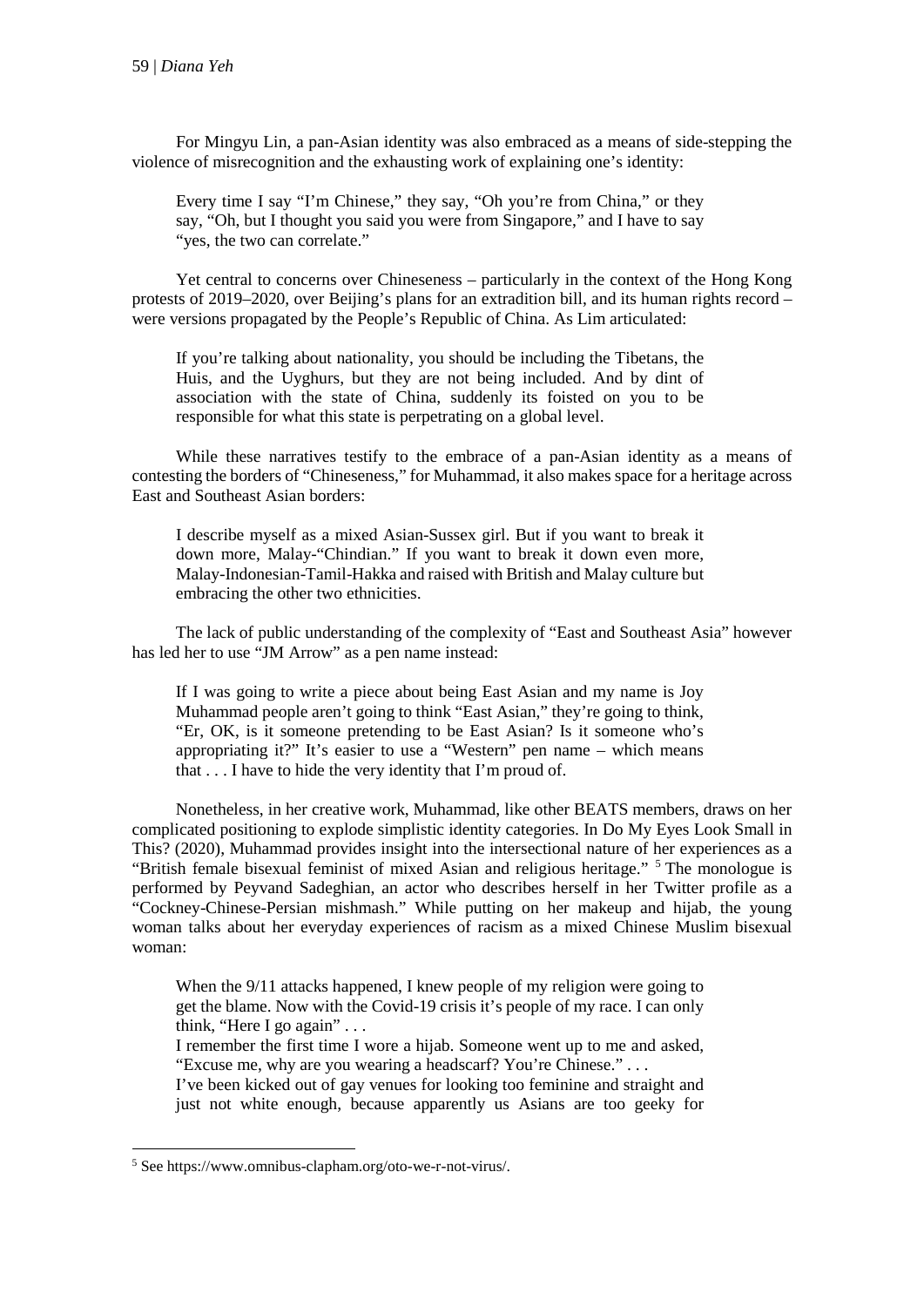pretentious – sorry "cool" – venues. I was accused of being a DVD seller at one gay bar.

For these cultural workers, then, a pan-Asian identity creates a more expansive category than "Chineseness" that makes space for their unruly "Chinese" heritages while also allowing them to disassociate from the Chinese state. That questions of Chineseness are central to deliberations over pan-Asian identity signals its hegemony within the group, despite efforts made by members to craft an inclusive political community, as discussed next.

### **The hegemony of Chineseness**

**.** 

Due to colonial histories, "Chinese" and "British Chinese" have been hegemonic other "East and Southeast Asian identities" (Yeh, 2014, 2018). This is reflected in the problematic use of the term "British East Asian" in the arts to include – while also arguably rendering invisible – Southeast Asia (Yeh, 2018). [6](#page-7-0) The dominance of East Asian, and specifically Chinese and Japanese, interests and experiences in mobilisations of pan-Asian identities is well documented in the US (Nakano, 2013), where, as in the UK, it reflects the relative positions of power of East Asian by comparison to Southeast Asian groups. This hegemony is evident in BEATS in its very naming. When founding the network, a member of Southeast Asian heritage proposed the name S/EAN to stand for "Southeast /East Asian Network," but eventually the group settled on BEATS (British East Asians in Theatre and on Screen), capitalising on the growing currency of the term "British East Asian" in the stage industry. In conversation with this member, they said:

I'm someone who's always had to contend with being painted . . . as just being Chinese because there's no way to interpret who I am anyway, so it's better than being called "Chinese." It's not the same as being called Southeast Asian but I accept it as progress. But I know a lot of people who come from Southeast Asia probably feel a dissatisfaction.

This response is shaped by the common experience of the violence of misrecognition, whereby, due to the dominance of Chineseness in the British imagination, "anyone looking East Asian" is assumed to be "Chinese" (Barber, 2015). For this participant, "British East Asianness" provides an expanded category that lessens this violence, while sustaining another – the East over Southeast Asian hierarchy.<sup>[7](#page-7-1)</sup>

Since its launch in 2018, BEATS' film screenings have included works by a range of East and Southeast Asian filmmakers, and the collective has supported its members' plays – Loh's Forgotten (2018), about Chinese labourers in the First World War, and Tuyen Do's Summer Rolls (2019), dubbed the first British Vietnamese play. Its advocacy work tackles issues that either affect East and Southeast Asians universally, such as the use of "Yellowface" in the English National Opera's 2020 production of Madame Butterfly, or is framed in that manner. <sup>[8](#page-7-2)</sup> While

<span id="page-7-0"></span><sup>6</sup> For example, David Tse states that "East Asia" is defined as "the area east of Pakistan and west of the Americas," although arguably this is due to practical reasons of economy of expression, rather than any ideological intention to exclude (Arts Council of England, East Midlands Arts Board, Theatrical Management Association, and Nottingham Playhouse, 2001: 57).

<span id="page-7-1"></span> $7$  Over the past few years – and especially among the newer formations of pan-Asian political community emerging in the Covid-19 era, the term British East and Southeast Asian is increasingly taking precedence. Indeed, BEATS' own consideration of a name change to BESEAn (British East and Southeast Asian Network) to promote greater emphasis on Southeast Asian experience was stalled due to another collective laying claim to this name.

<span id="page-7-2"></span><sup>8</sup> Its first campaign, for example, was a protest against the children's television channel CBBC's plans to create a children's sitcom *Living With The Lams* about a Chinese family running a restaurant in Manchester, with almost all of the episodes authored by "non-East Asian" (rather than non-Chinese)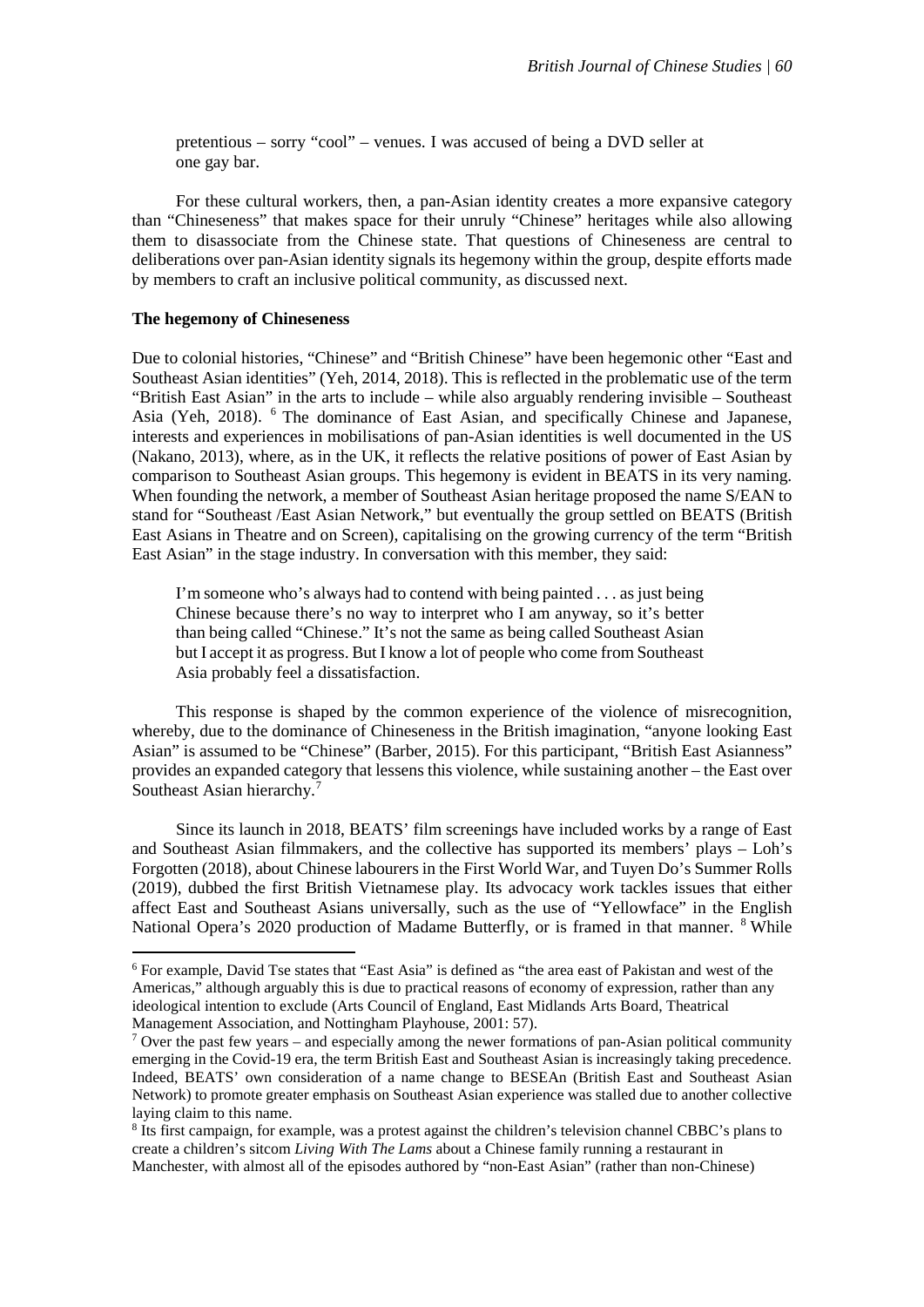much of its work reflects a greater engagement with East- over Southeast Asian-related cultural productions, this partially arises from its responsiveness to instances of injustice in national cultural institutions, which reproduces local and global hierarchies in the economy of East and Southeast Asians and their diasporas.

Despite efforts to recruit new members to redress the imbalance, the continued ethnic Chinese dominance of the group is a source of frustration for members. As one interviewee put it:

The thing that worries me about the pan-Asian thing is actually those people especially from the more marginal countries, Laos, Cambodia, the Philippines, come way, way down and then that perpetuates the Chinese dominance, and then, I'm like "Ah, we're even unequal in our own little bubble of things."

The work of BEATS' members outside the collective tackles pan-Asian representation more successfully. Programmes such as Moongate Productions' "WeRNotVirus" (2020), a festival of works responding to COVID-19-related anti-Asian racial violence, for example, brought together cultural workers of Chinese, Vietnamese, Indonesian, Japanese, and Korean (and including mixed) heritages. Members also play a key role in supporting new generations of East and Southeast Asian artists. For example, Sheen and Loh have directed monologues for the "British East & South East Asian (BESEA) Graduate Digital Showcase" (2020) produced by Adrian Tang, which included graduates of Chinese, Japanese, Vietnamese, Thai, Malay, Filipino, Korean, Singaporean, and Uyghur-Uzbek descent.

Literatures on anti-racist organising often highlight the challenges of crafting a politics of difference across "internal frontlines" of ethnicity (Hall, 2000: 17). Here, while the hegemony of "Chineseness" within BEATS continues, members actively seek to challenge it, though more research is still required on the extent to which workers of other East and Southeast Asian backgrounds feel represented by the collective. What is clear however is that more significant fault-lines within this stage and screen community lie elsewhere – and that is in divisions over political orientation, as discussed next.

# **Between Radical and Integrationist Politics**

**.** 

In this section, I argue that an overarching tension within the British East and Southeast Asian screen and stage community lies in a division between more radical and integrationist politics. These are marked by different political strategies, with BEATS members constructing themselves in opposition to those whom they perceive to be seeking a collaborative, model minority relationship with establishment culture to achieve what are viewed as limited, if not assimilatory, forms of representation. This tension, I suggest, highlights what I identify as a disavowal of racism against the Chinese (and at times, East and Southeast Asians more widely), as a consequence of racialising constructions as a model minority. Its internalisation, I argue, along with a broader incorporation of epistemologies of whiteness, works to defuse radical political agency. This

writers. Subsequent campaigns include objections to the flying in on taxpayers' money of Asian American actors to the British stage in Arts Council-funded Hampstead Theatre's *King of Hell's Palace*  (2019) (set in China) and Theatre Royal Bath's *Wild Goose Dreams* (2019) (set in South Korea), which have contested the erasure of opportunities for specifically *British* East and Southeast Asians regardless of specific ethnicity. (For BEATS, the "Britishness" articulated here is emphatically not determined by citizenship rights, but choice of place to live and work, although its use is vociferously contested those who are unaware of this.)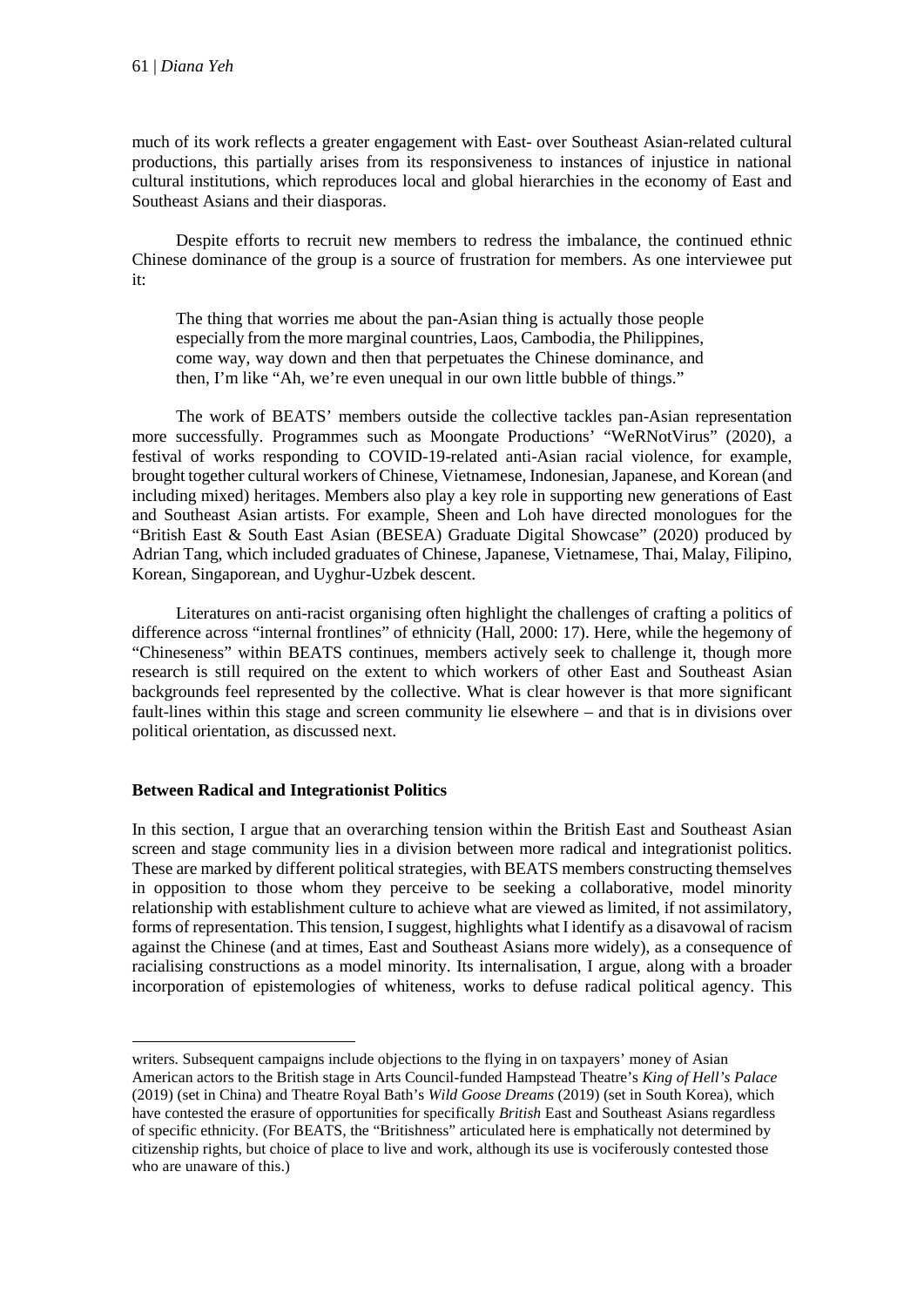signals the importance of a politics of love and care as a means of sustaining more radical attempts to achieve racial justice.

According to BEATS members, the building of pan-Asian solidarity was critical during the Orphan of Zhao protests of 2012, due to the disappointing response from British-based ethnic Chinese. As Lim recounted, "if you only canvas for support from the [British] Chinese community . . . you'll get fuck all." British East and Southeast Asian identity is therefore constructed as emphatically political in direct contrast to both stereotypes and experiences of British Chinese peers as apolitical. This is evident in participants' continual emphasis on the need to "make a stand," and highlighted in Loh's reclamation on his Twitter profile of his labelling as a "militant" and an "#Angryethnic," within and beyond East and Southeast Asian communities, for his role in speaking out. Significantly, the pan-Asian identification enables participants to challenge racialised constructions of the Chinese as a quiet, submissive model minority: in Loh's words, "East Asians are known in the industry as being quite small in number but feisty as fuck [laughs]. I think everyone knows you don't mess with British East Asians." While constructed in opposition to "Chineseness," this pan-Asian identity is not, however, "anti-Chinese" so much as defined in opposition to apolitical, assimilatory, or culturalist constructions – and politically regressive model minority expressions – of both British Chineseness and British East and Southeast Asianness, as discussed next.

#### **"Playing the model minority, the yellow face"**

As with the mobilisation of the category of Asian American in the US, the claiming of a pan-Asian identity has emerged as a rejection of the racist, colonialist term "Oriental," which, as BEATS member Lim articulated, "carries with it so many connotations, of being mythical, of being not quite real, and exotic." BEATS members are similarly critical of the embrace by their peers of the term "Yellow." Despite the fact that, as Sheen argues, the label was "made up mostly to belittle and denigrate a whole race of people . . . [and] constructed to make [us] feel less than human," it was institutionalised in the British cultural landscape when the Yellow Earth Theatre was set up in 1993.

Representations of East and Southeast Asians on the British stage and screen are rare (Rogers, 2020), and it is Orientalising practices that limit those representations to a handful of tropes, of what Loh calls "little Yellow people": women as submissive and sexualised "Madame Butterflies" and men as tyrants or triad members, or emasculated and weak. Contestations of Othering forms of representation, however, are problematised because, as Sheen said, there are many "who are willing to play the model minority, the yellow face" or to "play foreigners." That, as Loh points out, "there's quite an easy living to be made doing it" underlines how the livelihoods of racialised cultural workers hinge on a self-Othering as ethnicity becomes commodified (hooks, 1992; Saha, 2013), making it a common rationale for taking up such work, and resulting in an unwillingness to challenge it.

Another BEATS member described actors rehearsing for a play:

They bring up things like, "Oh, it's very Orientalist to walk across the stage [like that], we don't like it, we should do something about it." But then the director comes in and everyone's suddenly quiet. In front of me, they're huge activists. In front of white directors, they will throw British East Asians under the bus.

Being on the frontline, members of BEATS recognise the very real fear of the repercussions of speaking out – that of being blacklisted – but this can aggravate rather than assuage frustrations over a lack of mobilisation. As Loh, one of the most outspoken critics said, "I've really risked my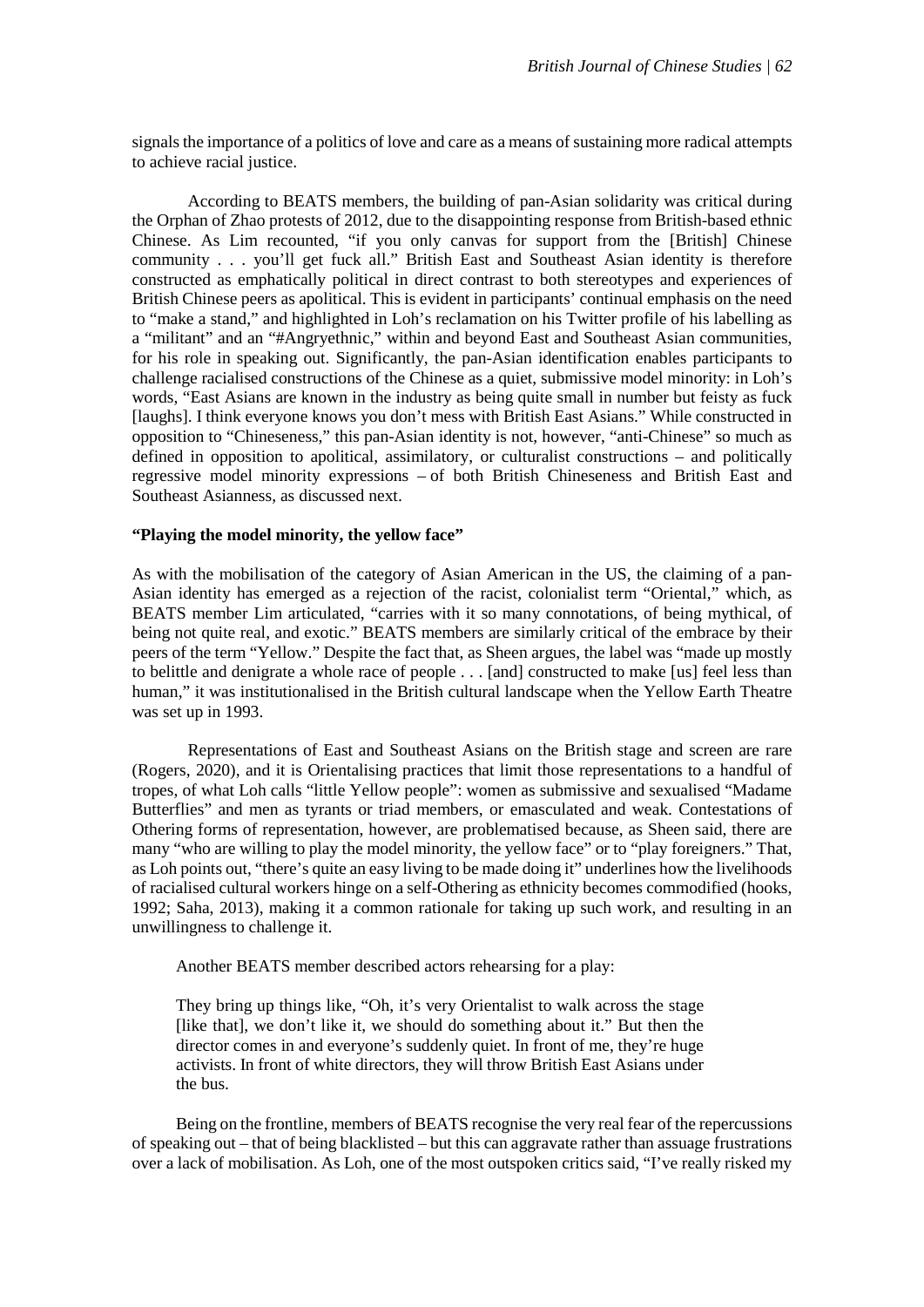whole career at times. It was quite intimidating at times and people just take that, and just don't bother." What is deemed particularly pernicious is that objections around misrepresentation can be directed at other East and Southeast Asians but not the white establishment. Loh recounts recent criticism within the community of representations of Singapore by Anchuli King, a 24 year-old Thai Australian New Yorker, who wrote White Pearl (2019), staged in London:

You'll call out Anchuli but you wouldn't say boo to Lucy Kirkwood, you wouldn't say boo to Michael Boyd. . . . You would crawl over broken glass to act in Lucy Kirkwood's crap representations of China with those crap Chinese accents. You'd absolutely kill to be in that . . .

As he commented, "All that angst and anger and wrath that they should reserve for [the white establishment]. They actually give to you." With respect to the Asian American experience, Matsuda (2010: 561), has written about "displaced anger" as "a victim's mentality; the tragic symptom of a community so devoid of self-respect that it brings its anger home." In this context, "playing the model minority, the yellow face" is not limited to an actor's life but can be seen as a metaphor for wider political orientation in the world. That is, maintaining the status quo not only by not speaking out, but by overvaluing, embracing, and even protecting whiteness, even as it compromises one's own humanity.

However, we need to understand how this occurs not simply in the context of a very real need for artistic and economic survival or the abject status of East and Southeast Asians in Britain but also in the context of our post-racial condition. Goldberg (2015) has theorised post-racial discourses – the denial of racism – as precisely one of the powerful ways in which racism reproduces itself. This is evident in narratives reported by BEATS members. Lim describes participants in one theatre workshop asking,

Why do we want to talk about issues? Why don't we do something universal? Why do we have to talk about identity? Why can't we just . . . play universal parts?

In pitching "identity issues" – in other words racial/ethnic identity against what constitutes the "universal" – participants reproduce discourses in which whiteness is understood as an unmarked, neutral position – the universal – rather than a specific and actively sustained position of power (Lipsitz, 1998). As a result, they believe they can play the "universal," that these parts and stories are open to them (if only they stop talking about their identity). In this way, they further reproduce colour blind discourses that disavow racism while simultaneously negating the possibility that "Chinese" or "Asian" stories can be "universal."

Even when there is recognition of being subject to and delimited by racialization, there remains a desire to participate in that unmarked whiteness. Loh reported an actor as saying, "I think it would be great not to be defined by our race, it would be great to do a Sarah Kane play." In Lim's analysis,

It's almost as if you've got an unconscious bias against your own narratives, and I find it quite disturbing. As if we've been indoctrinated to such an extent that we feel our own stories are not worth telling. It's better to blend in with the majority race in this country, so we should tell their story, and be part of them and be them, be white.

Lim here speaks precisely of an assimilationist desire, a fantasy of attaining whiteness, which stems from an internalisation of whiteness as an epistemological standpoint in which East and Southeast Asian lives and stories have no worth or value. While such internalised racism affects all racialised minorities, the proximity of specifically East (and at times Southeast) Asianness to whiteness – where Asians, as a model minority, have been constructed in different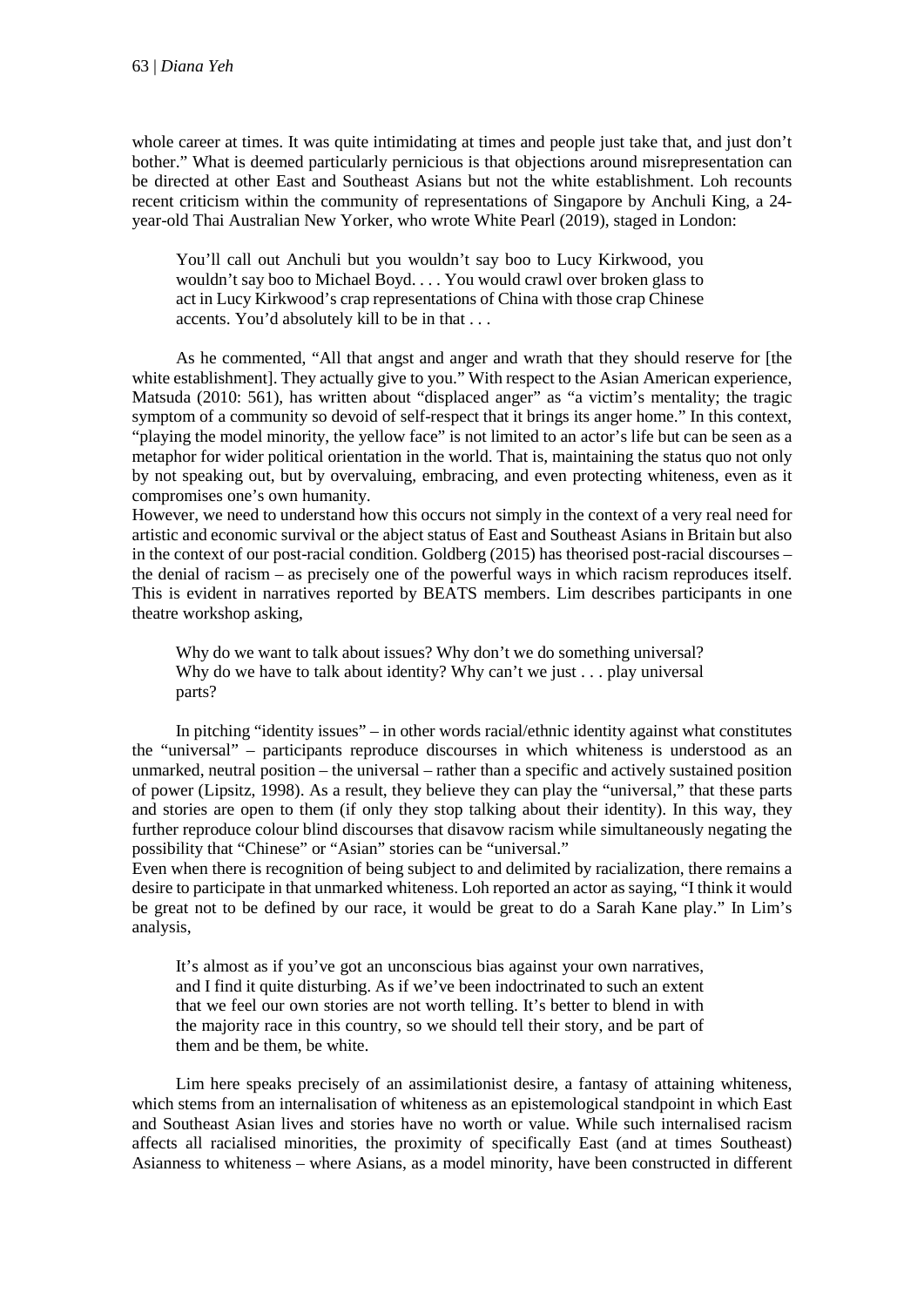contexts, from apartheid South Africa to the contemporary US, "as honorary whites" (Tuan, 1998) – creates a particular promise of achieving the privileges of whiteness, which binds us to its racial logics in a specific way. As Matsuda (2010: 559) writes, "The role of the racial middle is a critical one. It can reinforce white supremacy if the middle deludes itself into thinking it can be just like white if it tries hard enough." The post-racial deepens this fantasy. In terms of actors, as Loh suggests, "they just expect to be cast as Nina in The Seagull," despite the reality that they find it hard even to get to play East and Southeast Asian roles, as the RSC production of The Orphan of Zhao suggests. But, as Lim questions, "why would they want to do something Russian? Why don't they want to play themselves?"

In a separate discussion, another BEATS member, in recounting coming to political consciousness, highlights the different routes and the stages of the journey among the collective, rooted in historically specific and localised experiences of migration and racism:

I didn't grow up in London – we came in the 1980s when I was about four or five. We were in a boat in the South China Sea, and we finally got picked up by a British boat, which meant we were diverted to Hong Kong. Maggie Thatcher wouldn't let us leave the boat because she didn't want any Vietnamese in the country, so we were actually left on the boat for ages until she finally relented and we were processed at [Hong Kong] and we came to the UK. The rule was, picked up by a British boat, come to UK, get picked up by a French boat, go to France, picked up by an American boat, go to America. I grew up in a shit town in the Midlands, which is a really, really racist place . . . really, really poor, and a really hard place to grow up. So, I grew up my entire life wanting to be white.

This narrative of a childhood experience as a refugee captures not only neglect but hostile rejection by both states and, then, in everyday life, by the people of those states, through which this participant makes sense of a desire for whiteness. These experiences shape their political stance now, as the above interviewee (who wished to remain anonymous) would express: "It's probably one of the reasons why I think BEATS should be so compassionate to everyone. Not so long ago, I was that person with all that internalised whitewashing and racism towards myself." In speaking of compassion, this BEATS member points to an orientation of care, which, as a practice and discourse, has been far less visible within East and Southeast Asian than in other communities until recently. Loh, for example, speaks of "certain East Asians who are very comfortable with being the only one in the room. They like that, they want to preserve that hallowed status." Rejecting the logic of tokenistic neoliberal inclusion embraced by others, with its emphasis on individual success, BEATS members' politics is underlined by a sense of what Emejulu and Bassel (2018: 114) call "care as praxis," a radical act that requires the development of a political imagination that takes seriously the lived experiences of both close and distant others. For Loh, this must be anti-imperialist and global: "Why don't British East Asians care about the Hong Kong protests? Why don't we care about each other?" They contest the internalized racism that overvalues whiteness and in doing so erodes the collective struggle for racial justice, and instead present a radical politics that encompasses both affirmation and refusal.

#### **A politics of affirmation and refusal**

There is a long history of the mobilisation of the concept of love (and self-love, or care) (Lorde 1988) in Black, feminist, queer, and critical race writing, in which it is seen as means of constructing political communities (Nash, 2013), as a source of survival and a precondition for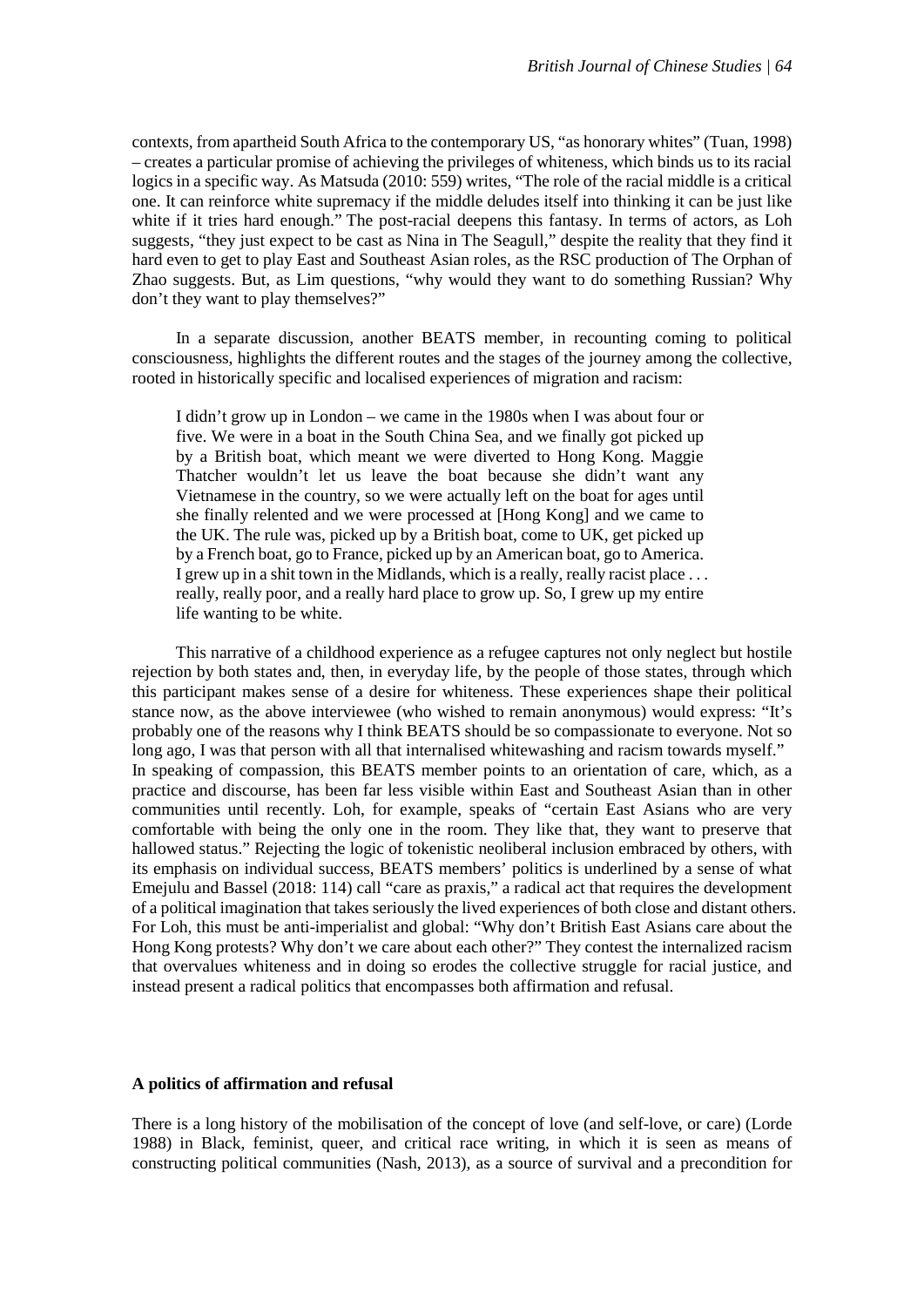love across boundaries (Anzaldúa, 2009 [1988]). For hooks (1992), "loving blackness" can be theorised as a revolutionary act of psychological and political decolonisation that breaks with white supremacist thinking. While recently concepts of care have been mobilised by government and policymakers in the deepening of neoliberal objectives, and in the UK, of dismantling the welfare state (Ward, 2015), there has also been a resurgence of an ethics of care emerging in racially marginalised communities that revives its more revolutionary roots (Emejulu and Bassel, 2018). What I hear from BEATS' members are narratives and practices that contest the self-Othering and devaluation attributed to wider community members, and which can be described as expressions of "loving Asianness" via a revaluing of the lives, humanity and worth of themselves and others. This act of love acts as a catalyst to and is a necessary precursor to a radical politics of affirmation.

This can emerge as a refusal to defer to powerful gatekeepers, as in the case of a young director who recounted the words of a white director of a Chinese-themed play: "Perhaps in the future, in a more mature world, you could direct it," which illustrates a continual deferral of the representation of racially marginalised communities to a future time (Naidoo, 2013). (The young director's response: "I'm not going to go 'Oh thank, you.' No, no, no, no, no – I can do it now.") It can also find expression as a necessary claim of wider collective worth. As Loh has said: "We have to believe our stories and our lives are worth caring about." Referring to other community members working on a serious Chinese play, who seemed to joke around on stage rather than engaging deeply with the play, he says:

They don't realise that it's a massive story, about people's lives, people whose stories don't get told. There's a lot of people in China, a lot of brave people, a lot of people who disappear. It's important. It's important you do that, and you do that right. I don't understand how you can just piss away that humanity. . . .

I want to do more East Asian stories, more East Asian roles. . . . I've been the only one in a white cast, and you think "yeah, I'm living the dream" in many ways, but I don't feel comfortable about it. I've only felt comfortable doing East Asian stories, good ones . . . the good ones have been nothing I've felt prouder of, and nothing I've felt more thrilled by.

Speaking of the "thrill" of Asian stories, Loh raises the issue of pleasure here, which is significant. It helps emphasise political resistance, not only as reactive – voicing the dispossessed – but as joyful and life-giving, as a form of affirmation that is generative and that can spur further collective political action. Thus, while a significant aspect of BEATS' work lies in advocacy, which are conventionally political strategies, as another BEATS member says, "there are other ways to do advocacy. That could be about sharing work, bringing people up in other ways, showcasing work." BEATS thus also works to change the economy of East and Southeast Asian representation so that there is "plenitude" and "abundance," by acting as "gate openers not keepers" by opening up channels to institutions as well as nurturing talent.

Yet, as theorists have pointed out, political love can also be exclusionary and caring for others can be an act of refusal (Emejulu and Bassel, 2018). The specific modes of "loving Asianness" in the British East and Southeast Asian community are highly contentious. While BEATS members' views are far from homogeneous, they share a belief in the necessity of "speaking truth to power" and of contesting both structural inequalities and the politically regressive neoliberal "model minority" politics that they identify in the anti-racism of others. Yet the radical nature of their politics can be alienating. In two recent works, Invisible Harmony (2020,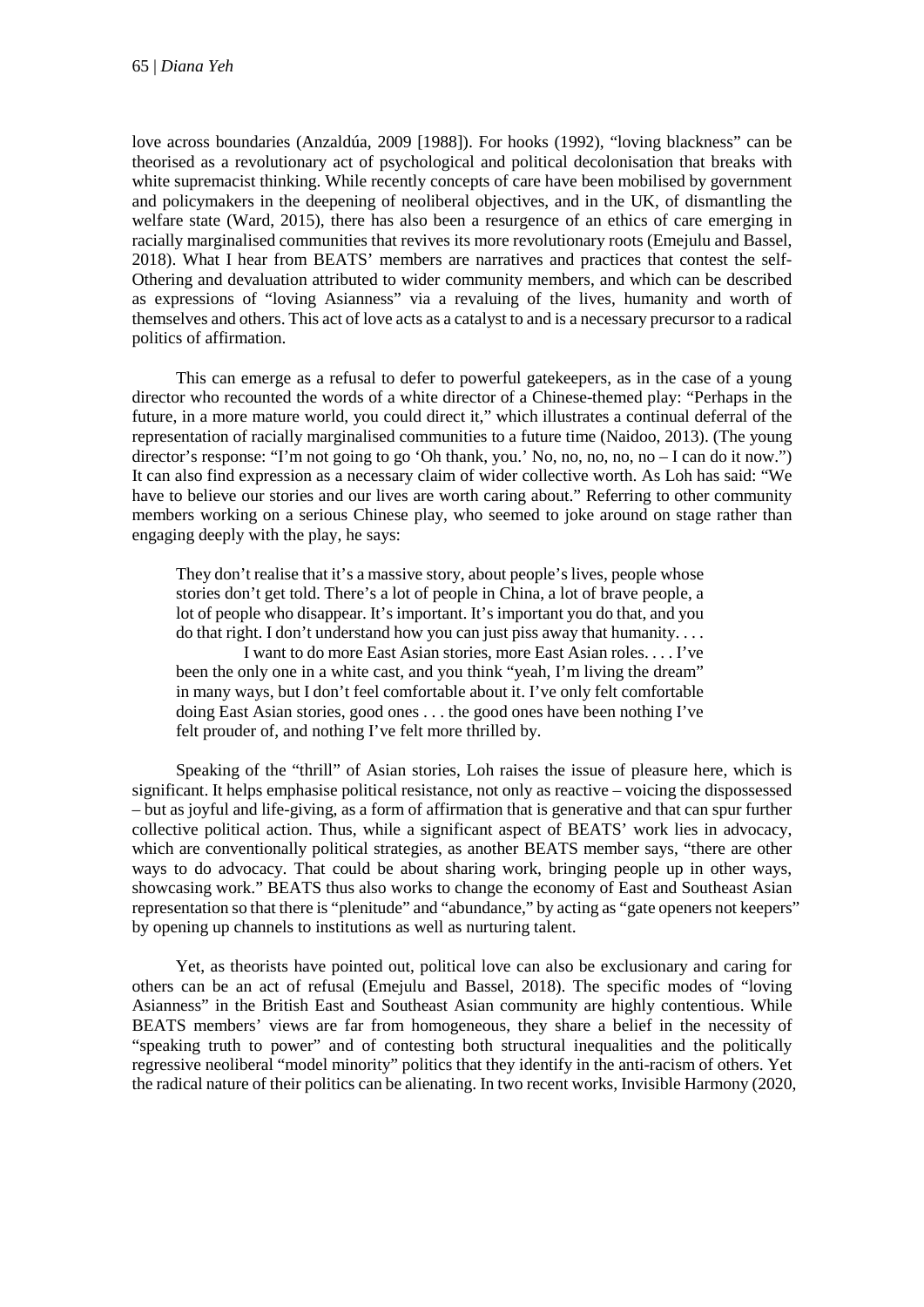with Enxi Chang), and No Time for Tears (2020),  $9$  Loh provides an impassioned redefinition of Asians as political agents. Yet the works also excoriate fellow Asians who "don't raise the bar . . . [and] just suck it up," whether on stage or screen ("You take the profit workin' out that yello butt / You so exotic, to the white patriarch you butter up"), or beyond ("Don't care about the climate or the world or Brexit / The rubber bullets and the tear gas on the streets from your mind you edit") (Loh and Chang 2020). They are also critical of neoliberal constructions of Asianness in which communities build Asian worth through – and as – commodities: noodles, bubble tea, and Asian bodies ("You postin' up your dan dan on subtle Asian traits / Gettin' shiny headshots an' pumpin' them weights / You believe in your hype so you raisin' up a boba") (Loh and Chang 2020). While elsewhere,

The girl and the boy in a world that's cleft Their fragile bodies so easily shattered And peppered with spray made in the West And pierced with bullets of rubber that crack and spatter. (Loh and Chang 2020: n.p.).

In No Time for Tears (2020: n.p.), Loh explicitly denounces model-minority politics not only for its effects on Asians but also as used against Black people.

I've been congratulated in the past on my "community"'s [sic] quietness and politeness. The fact we're not pesky trouble-makers like those other people of colour . . . That we should be Proud To be so untroublesome But I'm not proud of that In fact I'm ashamed . . . To remain in a tract of docile employ Yet weaponised enacted when you chose to deploy Us to beat down on Black people you casually destroy . . . So fuck your model minority card. I never wanted it any way

It didn't get me in your club.

1

This is an analysis that challenges the divisive ethnicised regime by connecting anti-Asian racism to other racisms ("While an antisemitic conspiracy brews / And Muslim migrant blame ensues / And Africans are homeless in the province of Guangzhou), and in opposition to a modelminority politics in which Asians only care about racism against themselves.

This, I argue, demonstrates how British East and Southeast Asian mobilisation is an identity-based politics that is not necessarily divisive but can be an expansive force that opens up possibilities of solidarity across racial and other differences, but one that is simultaneously, in Emejulu and Bassel's (2018: 115) words, "an act of refusal." As with the activists they interview, for BEATS members, caring for Others includes speaking out and acting against neoliberal and racist, as well as sexist, homophobic, ableist, and transphobic, regimes – especially (but not exclusively) when perpetuated within British East and Southeast Asian circles. I therefore suggest that in this instance of crafting political community then, the major faultlines lie not along ethnic – nor even racial – lines, but are rather constituted through particular political projects and

<span id="page-13-0"></span><sup>9</sup> Both texts were made available to me as a panel speaker at events where the works were performed or shown, 'Invisible Harmony' at the Southbank Centre, London, 4 February 2020 and 'WeRNotVirus', Omnibus Theatre, London, 14 June 2020. They are cited with permission from the author.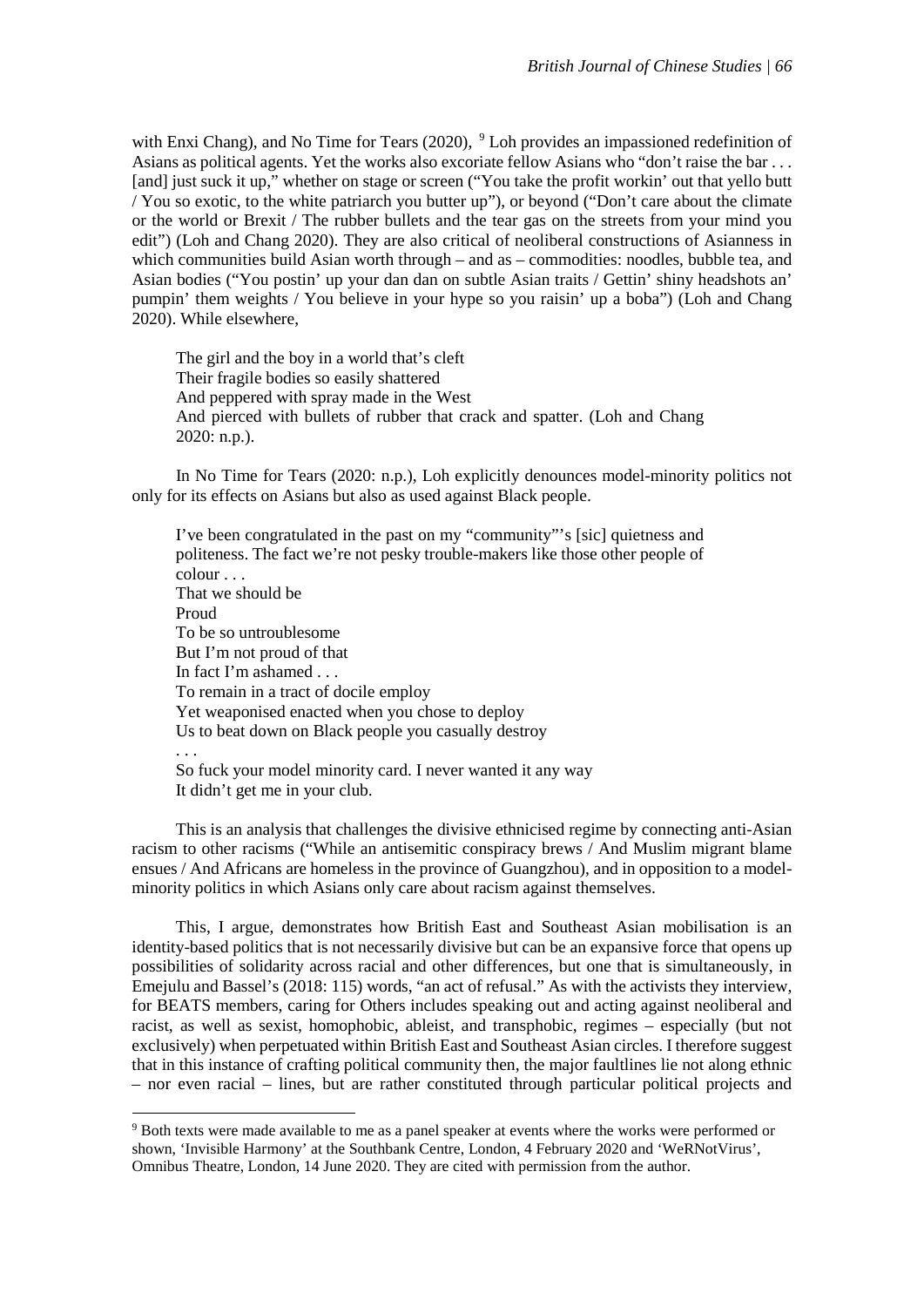boundaries of otherness. In adopting a more radical path, BEATS separates itself from more integrationist forms of politics that has arguably dominated the pan-Asian screen and stage community, if not Britain's Chinese communities thus far.

# **Conclusion**

In this article, I have argued that "British East and Southeast Asian" mobilisation in the CCIs is significant as a new form of expanded "pan-Asian" political community, which testifies to the changing social and political dynamics of the "Chinese in Britain." Focusing on the political dimensions of constructions of "British Chinese community" within and beyond the borders of "Chineseness" is necessary to ensure that academia is not complicit in reproducing racialised stereotypes of an apolitical model minority. As a partner-in-struggle, I make the case for repositioning "Chinese" and "East and Southeast Asian" women in particular, who make up the majority of BEATS' members, but others too, as political actors and agents of change. In so doing, I contribute to the documentation of histories of East and Southeast Asian anti-racist activism that so far remain scant in the literature. As this article has shown, the weaponisation of a pan-Asian identity by BEATS marks the growth of nascent radical political energies that seek to break with integrationist politics that are viewed as defending the status quo and acquiescing to self-othering in exchange for inclusion. Instead, BEATS directly challenges the legitimacy of key cultural institutions, their structures and their practices, which is significant in a context where understandings of racism are individualised and reduced to interpersonal antagonisms, rather than seen as systemic and structural.

At the same time, this article has shown how the divisions and difficulties in mobilising demonstrate how entrenched anti-Chinese and anti-Asian racism is. The lack of mobilisation occurs in a context where Chineseness and Asianness is abject – still ridiculed and denigrated as a normalised part of public life – and it is sustained by colour blind promises of equal opportunity and discourses of a post-racial meritocracy. I argue that the disavowal of racism against us is precisely one of the powerful ways in which we experience racism, in the way it works to delegitimise and contain our political agency. In a post-racial context, the denial of racism affects all racially minoritised groups. Yet in the case of the Chinese and at times East and Southeast Asians more widely, the disavowal of racism is specifically shaped by racialisation as a model minority with proximity to whiteness. Amid the allure of being included, strategies such as the downplaying of difference, endeavours to participate in "whiteness," and the valuing and protecting of the white cultural establishment are perceived to be employed within more integrationist politics. Obscuring institutional racial workings, they are underpinned by an ambivalent and simultaneous recognition and disavowal of racism, in the belief that playing the model minority provides a path to empowerment.

In this context, I have proposed that, among BEATS' members, "British East and Southeast Asian" marks a distinct political imaginary defined by a more radical approach that contests model minority integrationist approaches, in collective efforts to effect political and social change. As I have shown, a range of strategies are deployed, including challenging the legitimacy of key cultural institutions, tackling structural processes, and working against the divisive ethnicised regime, as well as engaging in a wider politics of representation. Yet this article contributes to the literatures particularly in highlighting the central role of the politics of love and care in this women-led mobilisation. This includes, in the CCIs, insisting on the value of Asian lives by advocating for Asian-led and Asian-performed stories and roles, creating autonomous "pan-Asian" spaces of production and community building, and nurturing and uplifting the work of others to create plenitude and abundance in the economy of representation. In a context of a continued abjection that is disavowed, I have argued that "loving Asianness" as a radical revaluing of Asian lives, humanity and worth becomes life-giving, a necessary source of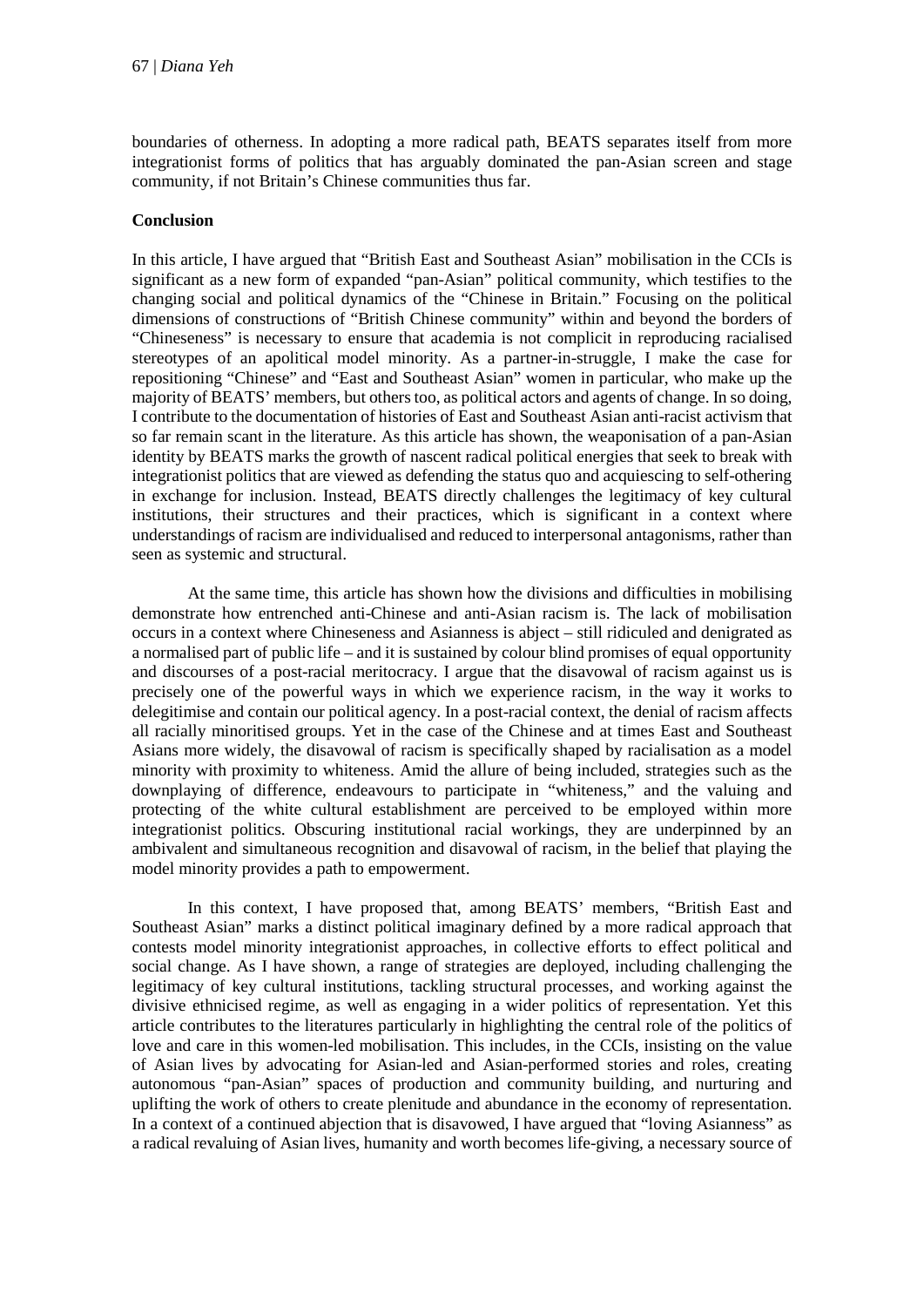building capacity to resist, of galvanising political movement and as a shared basis for developing a politics of affirmation and refusal of all forms of oppression.

Significantly, this demonstrates that the mobilisation of "British East and Southeast Asian" as a form of identity-based politics can be an expansive force that opens up, rather than forestalls, solidarities across racial, gendered, sexual and ableist and other forms of oppression. While this article has focused on BEATS, there has been a surge of political mobilising among Britain's East and Southeast Asian communities in the Covid-19 era as a response to the anti-Asian racial violence it has sparked. This demonstrates further both the potential and challenges that a politics of love and care might have for building broader solidarities within and beyond British Chinese communities. Future research must now follow the extent to which these groups are able to craft "East and Southeast Asian" identities that build resistance across different forms of oppression and the role of love and care in thus reshaping the political horizons of these communities more widely.

#### **References**

- Alexander, Claire (2002), "Beyond Black: Re-thinking the Colour/Culture Divide," *Ethnic and Racial Studies* 25 (4): 552–571.
- Anzaldúa, Gloria (2009 [1988]), "Bridge, Drawbridge, Sandbar, or Island: Lesbians-of Color Hacienda Alianzas," in AnaLouise Keating, ed., *The Gloria Anzaldúa Reader*, 140–156, Durham, NC: Duke University Press.
- Arts Council of England, East Midlands Arts Board, Theatrical Management Association, and Nottingham Playhouse (2001), "Eclipse Report: Developing Strategies to Combat Racism in Theatre," available at: [https://www.artscouncil.org.uk/sites/default/files/download](https://www.artscouncil.org.uk/sites/default/files/download-file/Eclipse_report_2011.pdf)[file/Eclipse\\_report\\_2011.pdf](https://www.artscouncil.org.uk/sites/default/files/download-file/Eclipse_report_2011.pdf) (accessed 10.06.2021).
- Barber, Tamsin (2015), *Oriental Identities in Super-Diverse Britain: Young Vietnamese in London*, Basingstoke: Palgrave Macmillan.
- Bassel, Leah and Emejulu, Akugwo (2017), *Minority Women and Austerity: Survival and Resistance in France and Britain,* Bristol: Policy Press.
- Benton, Gregor, and Edmund Terence Gomez (2008), *The Chinese in Britain, 1800–Present: Economy, Transnationalism, Identity*, Basingstoke: Palgrave Macmillan.
- Emejulu, Akwugo, and Leah Bassel (2018), "Austerity and the Politics of Becoming," *JCMS: Journal of Common Market Studies 56*: 109–119.
- Espiritu, Yen Le (1992), *Asian American Panethnicity: Bridging Institutions and Identities, Philadelphia*, PA: Temple University Press.
- Goldberg, David Theo (2015). *Are We All Postracial Yet?,* London: John Wiley & Sons.
- Hall, Stuart (1988), "New Ethnicities," in *Black Film,* British Cinema, ICA Documents 7, London: ICA.
- Hall, Stuart (2000), "Frontlines/Backyards," in Kwesi Owusu, ed., *Black British Culture and Society*, 127–130, London: Routledge.
- Harvie, Jen (2013), *Fair Play: Art, Performance and Neoliberalism*, Basingstoke: Palgrave Macmillan.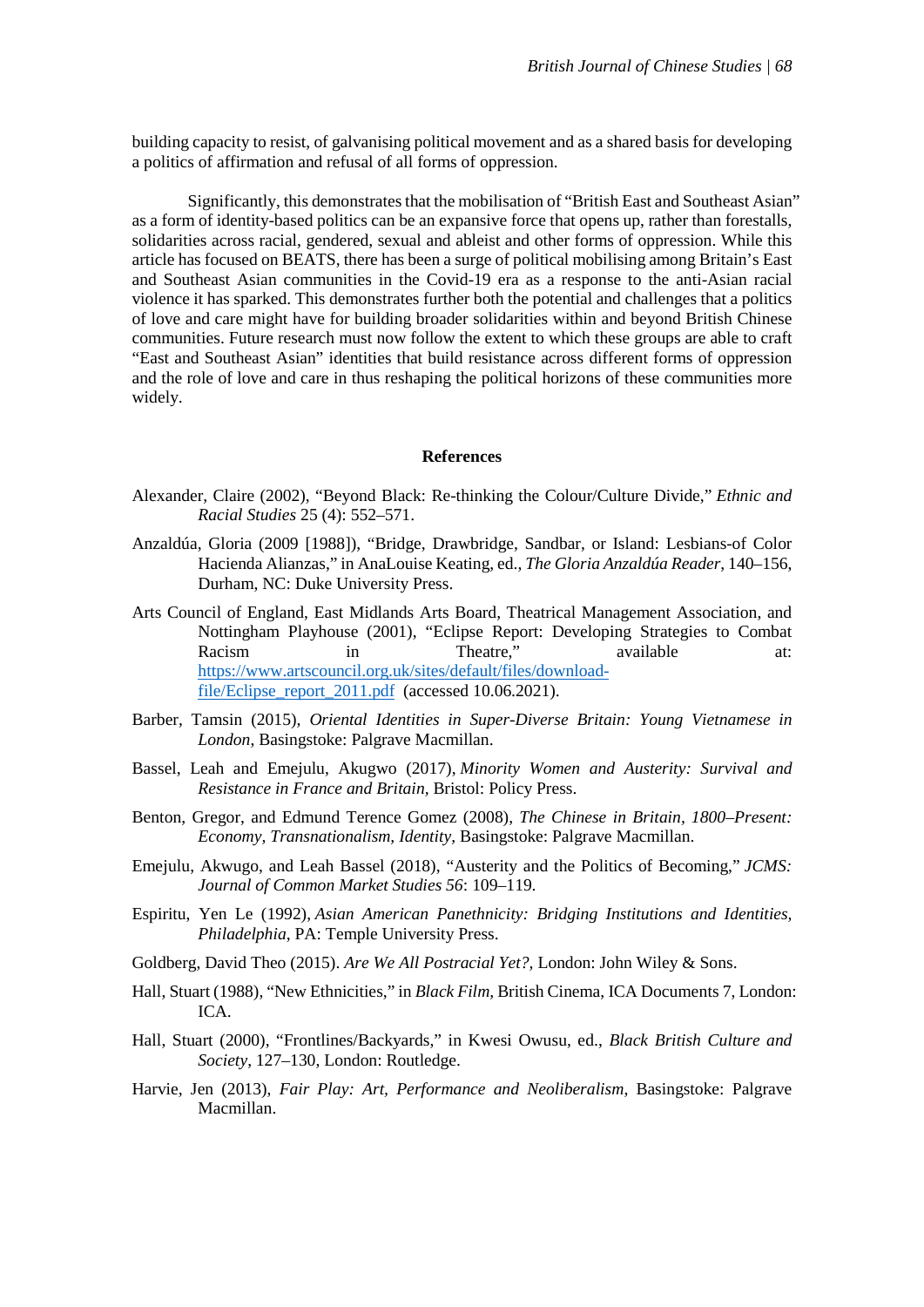HESA (n.d.), "Top Ten EU and Non-EU Countries of Domicile (Excluding the UK) in 2019/20 for HE Student Enrolments 2015/16 and 2019/20," available at: <https://www.hesa.ac.uk/data-and-analysis/sb258/figure-11> (accessed 22.06.2021).

hooks, bell (1992), *Black Looks: Race and Representation,* Boston, MA: Southend Press.

- Huq, Rupa (1996), "Asian Kool? Bhangra and Beyond," in Sanjay Sharma, John Hutnyk, and Ashwani Sharma, eds., *Disorienting Rhythms: The Politics of the New Asian Dance Music,* 61–80, London: Zed Books.
- Kim, Helen (2017), "'We're Just Like Everyone Else!': Rethinking the Cultural Politics of the London Asian Urban Music Scene," *European Journal of Cultural Studies* 20 (2): 125– 140.
- Knowles, Caroline, and Roger Burrows (2017), *"Reimagining Chinese London,"* in Suzanne Hall and Ricky Burdett, eds., *The SAGE Handbook of the 21st Century City*: 87–103, London: SAGE.
- Knox, Simone (2019), "Representations of British Chinese Identities and British Television Drama: Mapping the Field," *Journal of British Cinema and Television* 16 (2): 125–145.
- Kondo, Dorinne (2014), *About Face: Performing Race in Fashion and Theater*, New York: Routledge.
- Lipsitz, George (1998), *The Possessive Investment in Whiteness: How White People Profit from Identity Politics,* Philadelphia, PA: Temple University Press.
- Littler, Jo (2018), *Against Meritocracy: Culture, Power and Myths of Mobility,* Abingdon: Taylor & Francis.
- Lorde, Audre (1988), *Lorde: A Burst of Light: Essays*, Ithaca, NY: Firebrand Books.
- Loh, Daniel York (2020), *No Time for Tears*, unpublished and unpaginated manuscript.
- Loh, Daniel York and Enxi Chang (2020), *Invisible Harmony,* unpublished and unpaginated manuscript.
- Matsuda, Mari J. (2010), "We Will Not Be Used: Are Asian Americans the Racial Bourgeoisie?," in Jean S. Wu and Thomas C. Chen, eds., *Asian American Studies Now: A Critical Reader*, 558–564, New Brunswick, NJ: Rutgers University Press.
- Mondon, Aurelien, and Aaron Winter (2020), *Reactionary Democracy: How Racism and the Populist Far Right Became Mainstream*, London: Verso Books.
- Naidoo, Roshi (2013), "Diversity after Diversity," *Third Text,* available at: <http://www.thirdtext.org/diversity-after-diversity>(accessed 10.06.2021).
- Nakano, Dana Y. (2013), "An Interlocking Panethnicity: The Negotiation of Multiple Identities among Asian American Social Movement Leaders," *Sociological Perspectives* 56 (4): 569–595.
- Nash, Jennifer C. (2013), "Practicing Love: Black Feminism, Love-Politics, and Postintersectionality," *Meridians: Feminism, Race, Transnationalism* 11 (2): 1–24.
- Parker, David (2003), "Is There a British Chinese Public Sphere?," in Gary D. Rawnsley and Ming-Yeh T. Rawnsley, eds., *Political Communications in Greater China: The Construction and Reflection of Identity,* 239–60, London: RoutledgeCurzon.
- Parker, David, and Song, Miri (2006a), "Ethnicity, Social Capital and the Internet: British Chinese Websites," *Ethnicities* 6 (2): 178–202.
- — (2006b*),* "New Ethnicities Online: Reflexive Racialisation and the Internet," *The Sociological Review 54 (*3): 575–594.